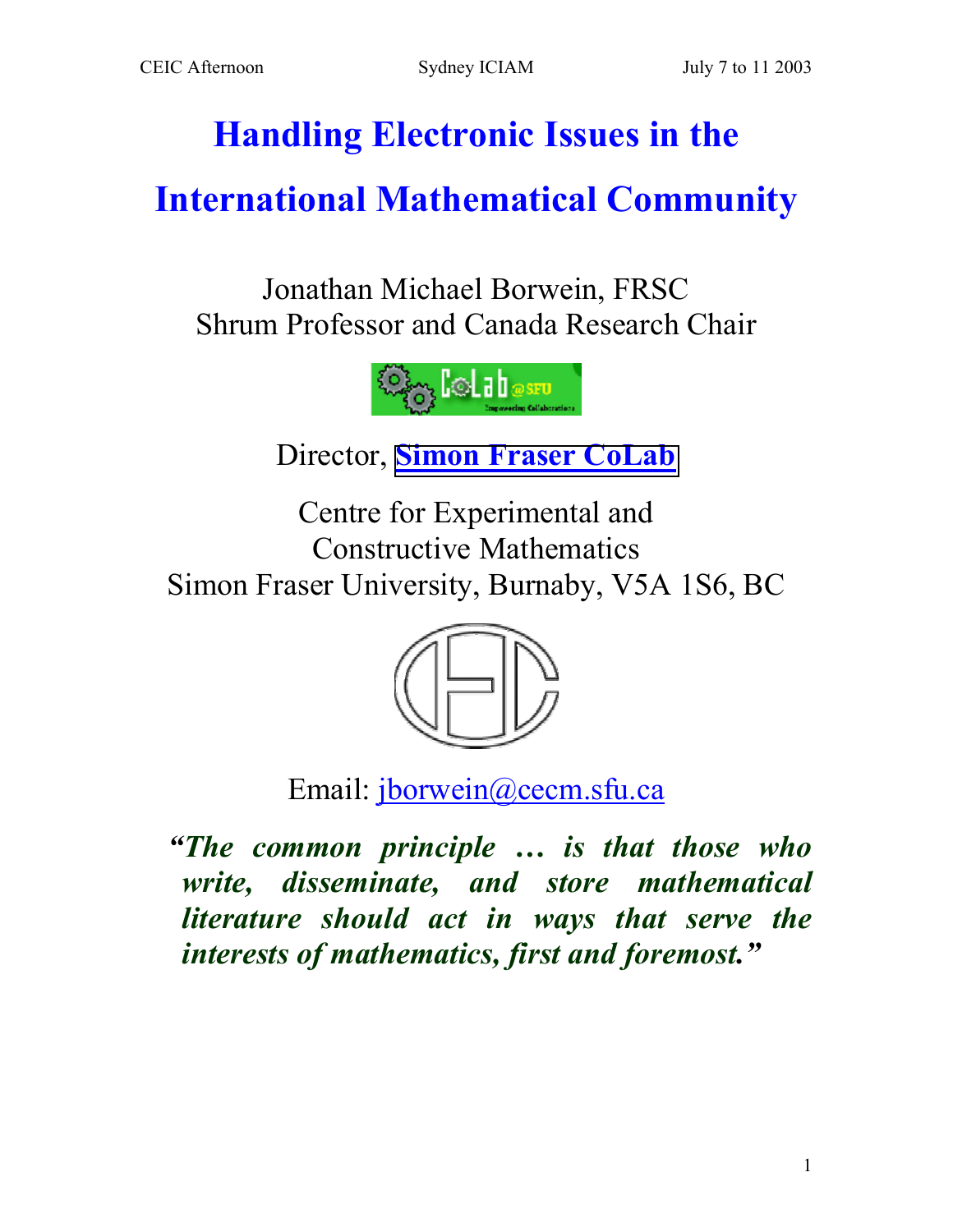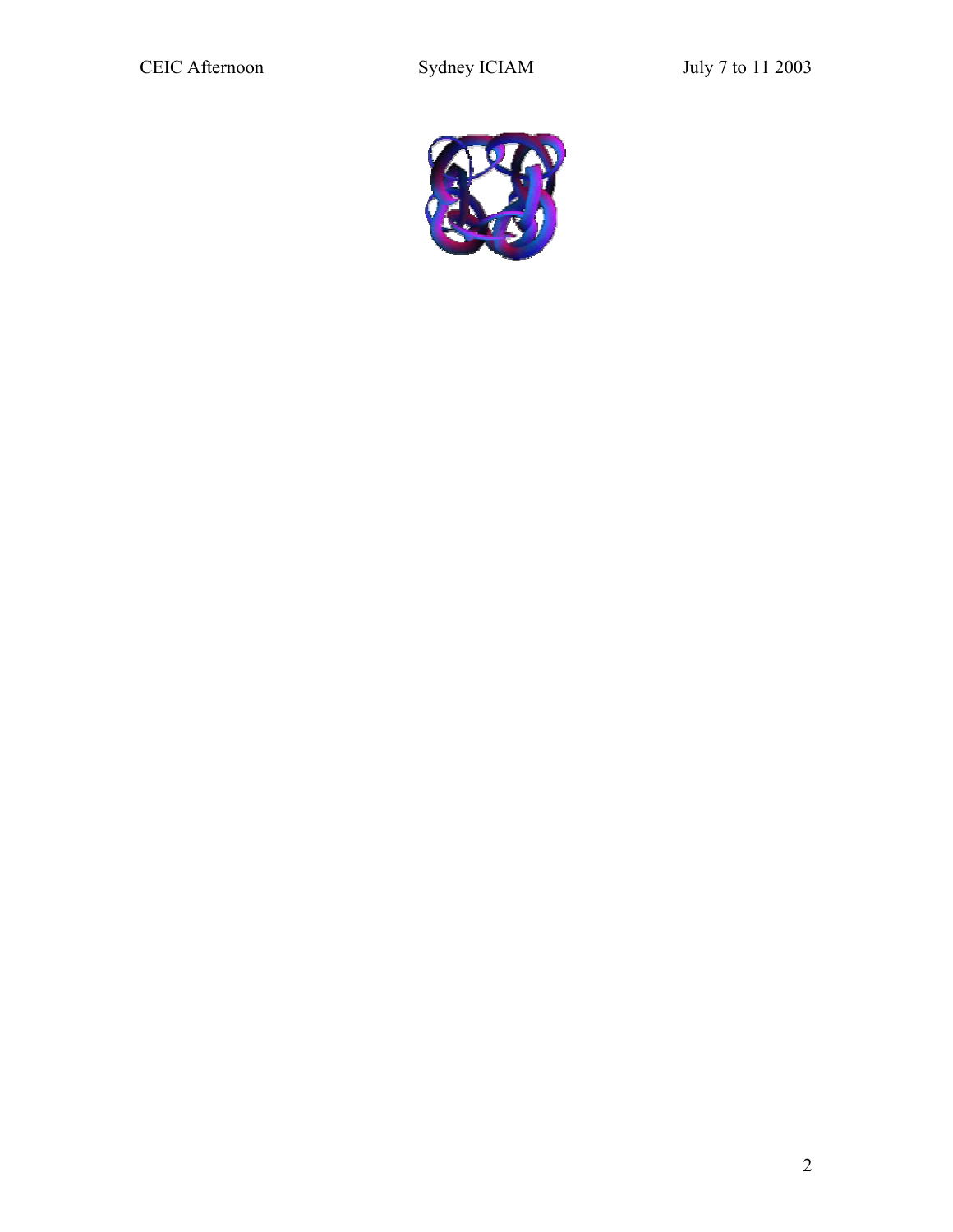# **INTRODUCTION**

- Great changes are underway in the way we compute and communicate. This talk discusses a few of the changes that impinge especially on the mathematical sciences, **concentrating on the initiatives of the IMU**.
	- The full **CEIC Report** to the General Assembly is available on line in Word and PDF at [http://www.ceic.math.ca/.](#page-27-0)
	- This is a complicated world, e.g., the Canadian Mathematical Society *adheres* to the IMU within the *[International Council of Scientific](http://www.icsu.org/)  [Unions](http://www.icsu.org/)* (ICSU [http://www.icsu.org/\)](http://www.icsu.org/), via the Canadian *National Research Council* (NRC)!
	- And as Mathematicians we are growingly powerless to effect our future.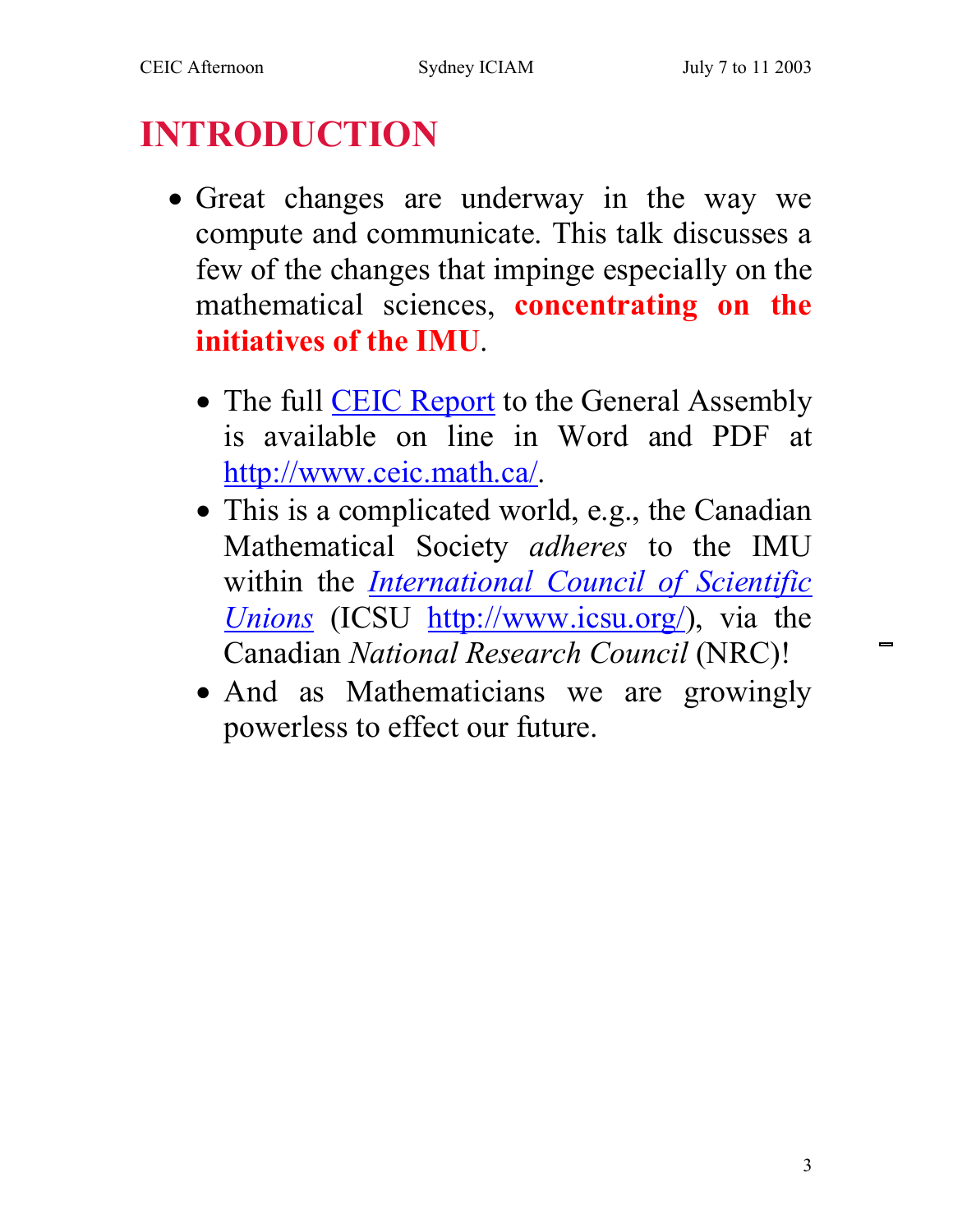As evidence of the changes, I refer to two recent issues of *Computers in Science and Engineering*, a journal jointly published by the ACM and the IEEE. The first, in February 2000, was on the *[Top Ten](http://www.cecm.sfu.ca/personal/jborwein/algorithms.html)  [Algorithms](http://www.cecm.sfu.ca/personal/jborwein/algorithms.html)* having the

"greatest influence on the development and practice of science and engineering in the 20th century".

See also the Science News coverage at

([www.sciencenews.org/20000212/mathtrek.asp](http://www.sciencenews.org/20000212/mathtrek.asp)) entitled `Algorithms for the Ages'.

• A follow up issue in May 2001 was on *Tomorrows' Hardest Problems*

(<http://computer.org/cise/cs2001/c3toc.htm>).

It includes my article with P. Borwein, discussing

"Challenges in Mathematical Computing."

 A *true* preprint---the editor actually edited---is available at

<http://www.cecm.sfu.ca/preprints/2001pp.html>.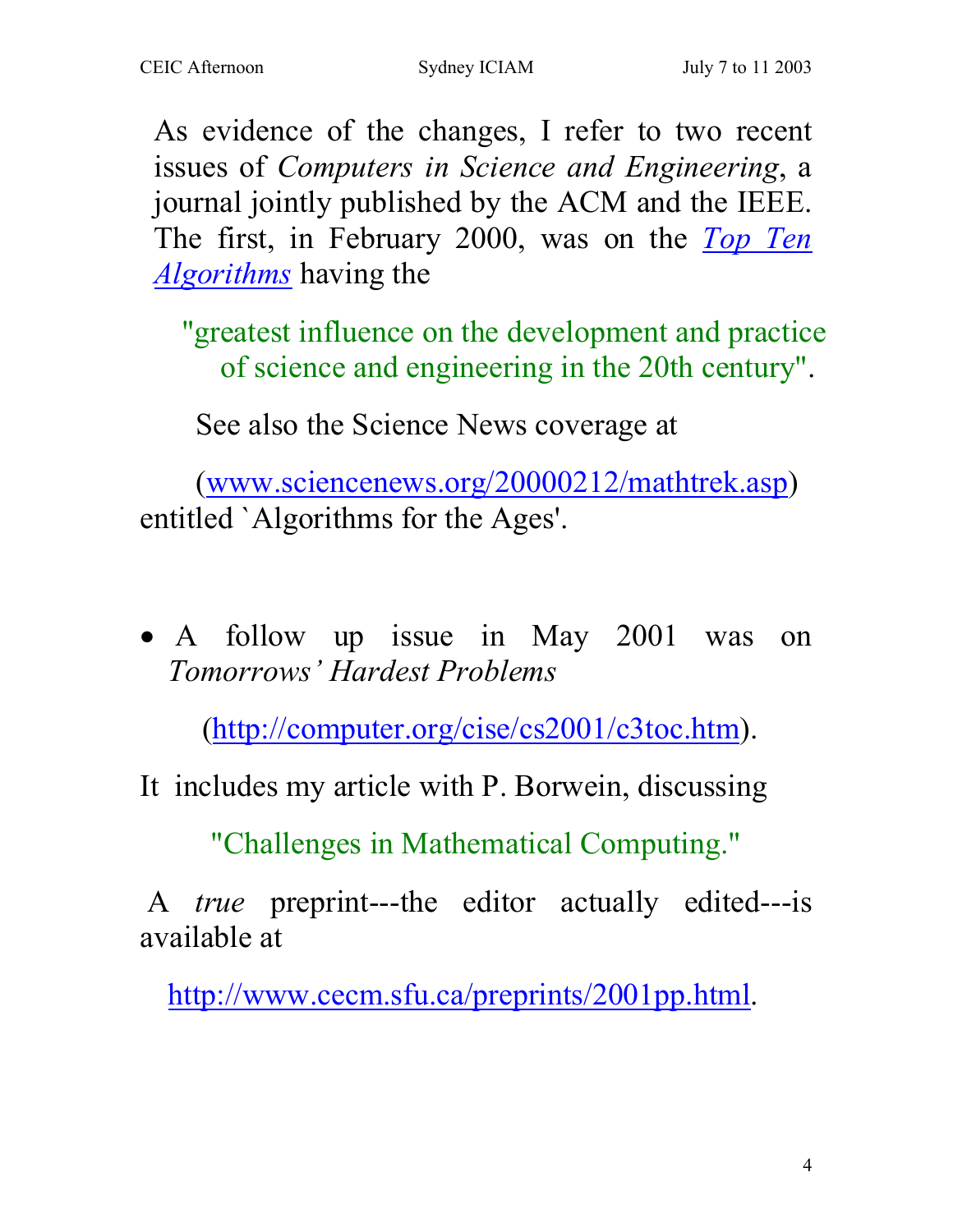• Therein, we make the claim that

*"Almost all interesting mathematical algorithmic questions relate to NP-hard questions and such computation is prone to explode exponentially. More space, more speed and processors, and even say massive parallelism will have an impact but it will be largely at a `micro not macro' level. We anticipate the greatest benefit accruing from mathematical platforms that allow for highly computer assisted insight generation (more `aha's' per cycle), not from solution of grand challenge problems."*

- While I talk primarily from the perspective of a researcher, it is important to remember how many `players' there are and how small a part of the scheme mathematical [science publishing](http://www.genomeweb.com/articles/view-article.asp?Article=200172219199) and computing really is.
- Though we, like Tom Lehrer, know math is everywhere, in reality even the bioscience disciplines are likely to tread over us.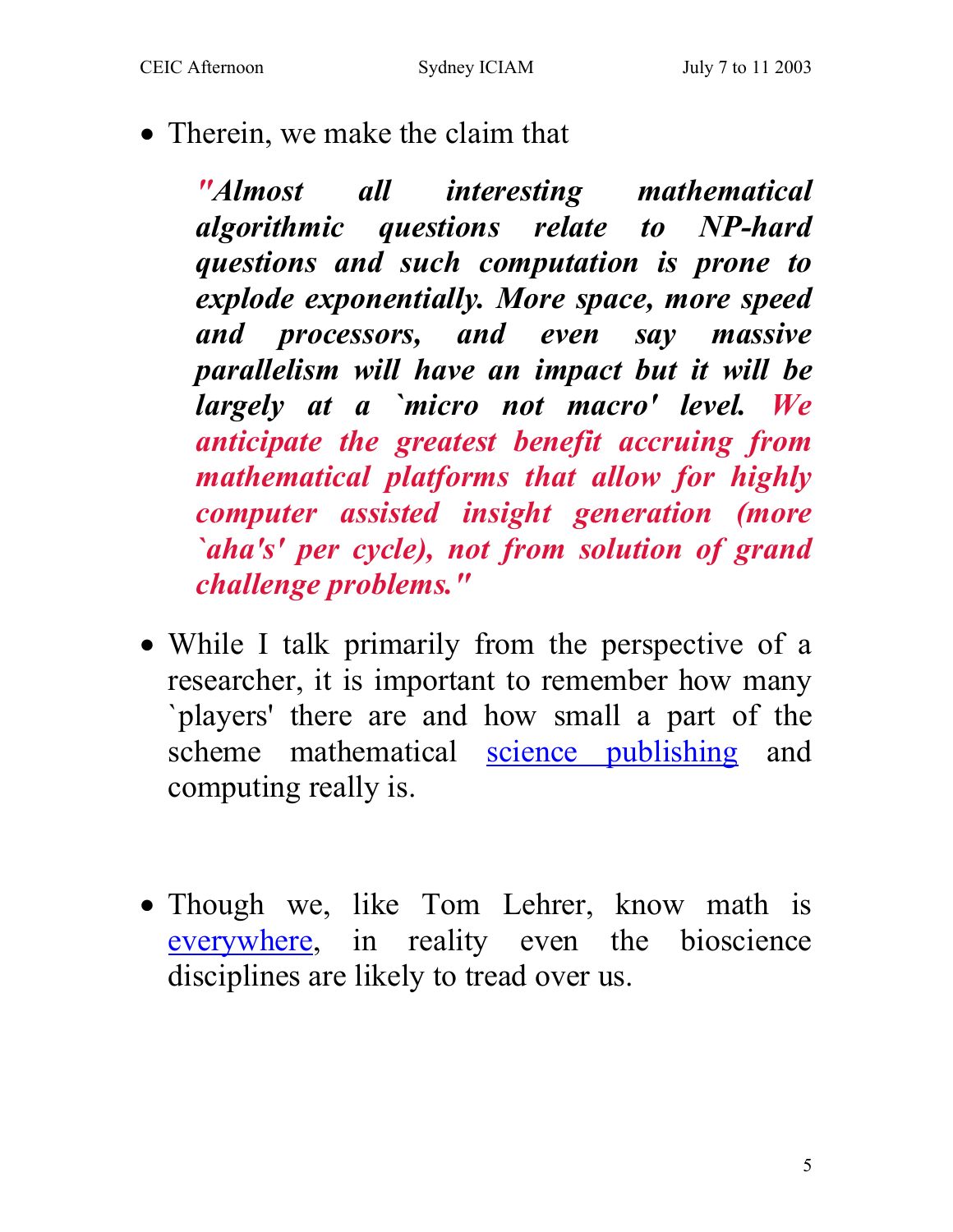• For example, Nobel Laureate Richard J. Roberts recently wrote in "PubMed Central: The GenBank of the published literature", *Proc. Natl. Acad. Sci*. USA, Vol. 98, 2, 381--382, January 16<sup>th</sup> 2001.

[\(http://www.pnas.org/cgi/content/full/041601398v1\)](http://www.pnas.org/cgi/content/full/041601398v1)

*"What is a reasonable delay? I would argue that 6 months seems a reasonable time for a journal to monopolize the content. Most of us would not dream of scanning the contents of a journal published 6 months ago unless we were searching for a specific article. Thus it seems unlikely that a large number of subscriptions would be lost if 6 month-old issues were made freely available. I think rather few worthwhile journals would be adversely affected if they were to institute such a policy."* 

• Such an outcome would *destroy* most current mathematics society publishing. Despite that, *such issues are not high on mathematicians' agendas*. For example, only a handful out of over ten thousand mathematicians have chosen to grant the AMS permission to publish rather than transfer copyright, since they were offered the choice a decade ago.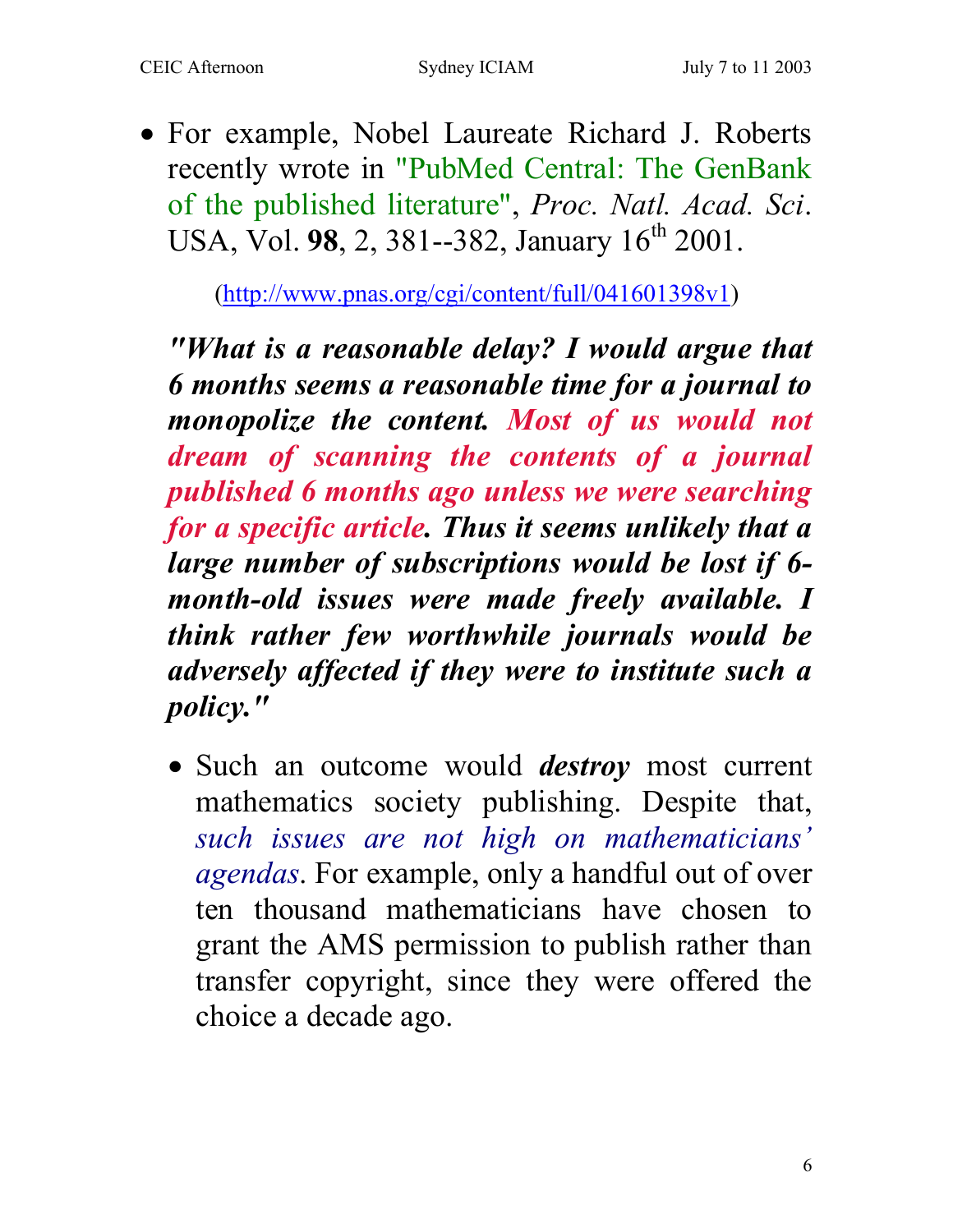• Nor do we often take care to distinguish public ventures from purely commercial initiatives like <http://www.mathpreprints.com/> (which actively hides its Elsvier roots).

**Neutrality** ([Nature](http://www.nature.com/nature/debates/e-access/Articles/opinion2.html) Sept 6<sup>th</sup> 2001)

*"But PMC and E-Biosci highlight the urgent need to index the full text of papers and their metadata and not just abstracts, as is the practice of PubMed and other aggregators.* 

*…..* 

*The reality is that all of those involved in scientific publishing are in a period of intense experimentation, the outcome of which is difficult to predict (see Tim O'Reilly, Information wants to be valuable). Getting there will require novel forms of collaboration between publishers, databases, digital libraries and other stakeholders. It would be unwise to put all of one's eggs in the basket of any one economic or technological 'solution'. Diversity is the best bet."*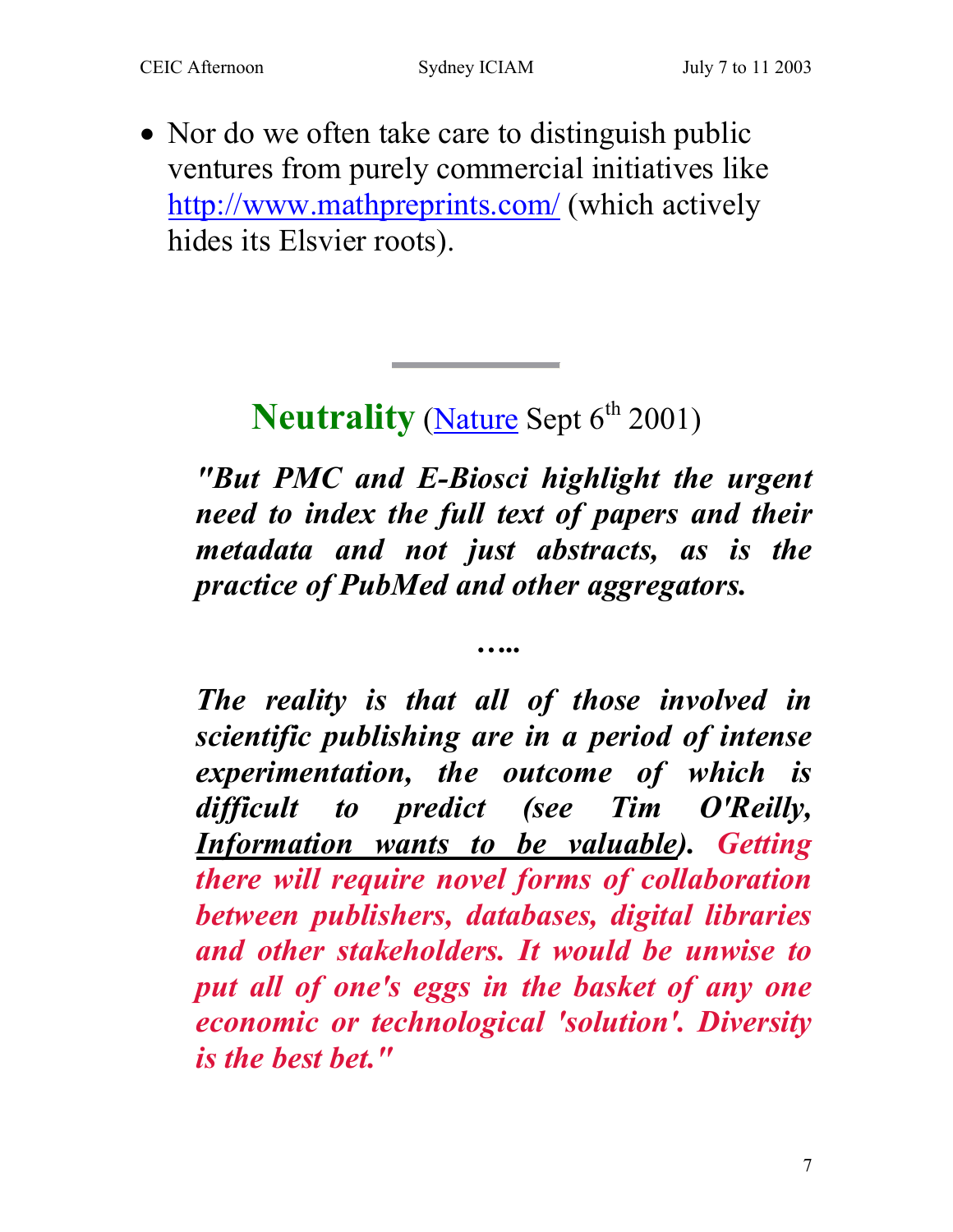• As Lawrence Lessig cogently points out, innovation and freedom are under digital threat at **content, code and concrete** levels.

I finish this introduction by quoting Lessig quoting [Jefferson](http://www.cecm.sfu.ca/personal/jborwein/quotations.html) on the nature of ideas.

## **JEFFERSON**

*``If nature has made any one thing less susceptible than all others of exclusive property, it is the action of the thinking power called an idea, which an individual may exclusively possess as long as he keeps it to himself; but the moment it is divulged, it forces itself into the possession of everyone, and the receiver cannot dispossess himself of it.* 

*[2] Its peculiar character, too, is that no one possesses the less, because every other possesses the whole of it. He who receives an idea from me, receives instruction himself without lessening mine; as he who lites his taper at mine, receives light without darkening me.*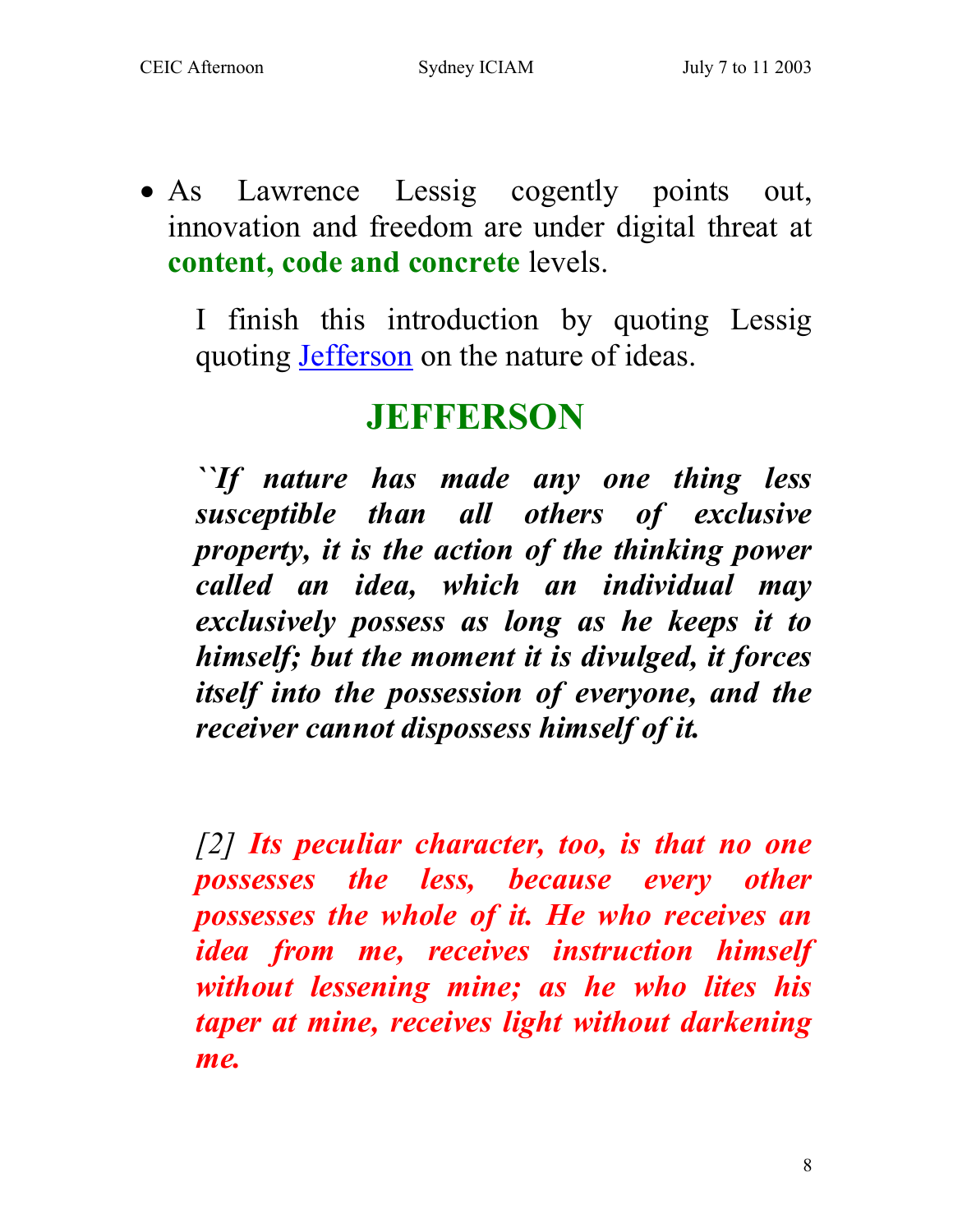*[3] That ideas should freely spread from one to another over the globe, for the moral and mutual instruction of man, and improvement of his condition, seems to have been peculiarly and benevolently designed by nature, when she made them, like fire, expansible over all space, without lessening their density at any point, and like the air in which we breathe, move, and have our physical being, incapable of confinement, or exclusive appropriation.* 

*[4] Inventions then cannot, in nature, be a subject of property.''* 

• Letter from Thomas Jefferson to Issac McPherson (August 13, 1813), in *The Writings of Thomas Jefferson 6,* page 94 of *The Future of Ideas* by Lawrence Lessig, Random House, 2001.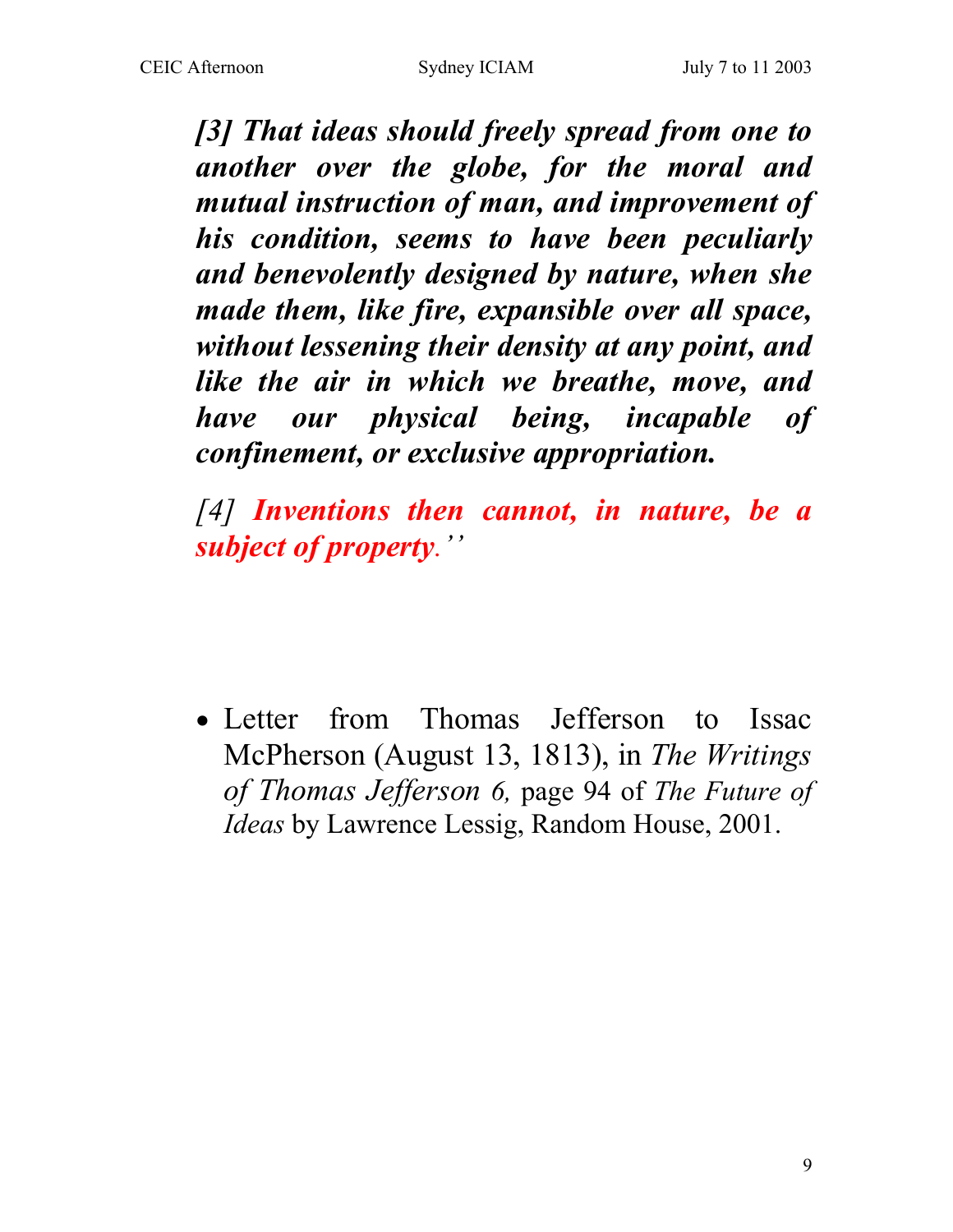# **THE WORK OF THE CEIC (1998-2003)**

### • To further set the stage:

*``The work then proceeds in a manner unique to science. Because practitioners publish their work electronically, through the e-print archives at the Los Alamos National Laboratory in New Mexico, the entire community can read a paper hours after its authors finish typing the last footnote. As a result, no one theorist or even a collaboration does definitive work. Instead, the field progresses like a jazz performance: A few theorists develop a theme, which others quickly take up and elaborate. By the time it's fully developed, a few dozen physicists, working anywhere from Princeton to Bombay to the beaches of Santa Barbara, may have played important parts.''* 

- Gary Taubes in ``String Theorists Find a Rosetta Stone" *Science,* July 23 (1999), 513.
- I draw attention to various specific CEIC activities: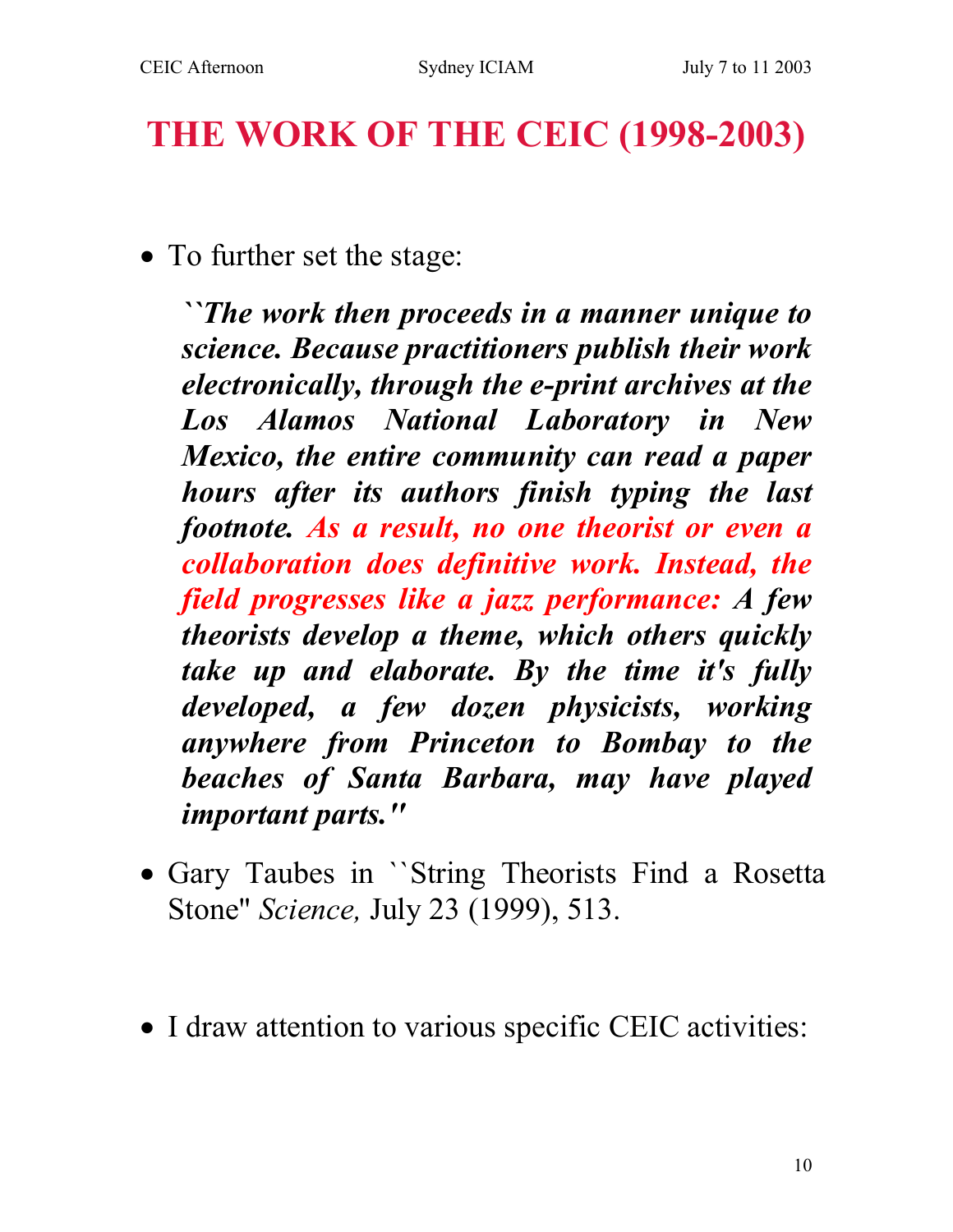- a. Our *[statement on copyright](#page-20-0)* and related *[copyright](http://www.maths.qmw.ac.uk/~wilfrid/copyright.html)  [activities](http://www.maths.qmw.ac.uk/~wilfrid/copyright.html)*; and more generally on current and future *[Best Practices;](#page-16-0)*
- Our plans for development of *[personal collected](http://www.ams.org/ams/call.html)*  b. *[works](http://www.ams.org/ams/call.html)* and;
- Our attempts at propagating *secondary home-*c. *pages*---such as CECM's at: [www.cecm.sfu.ca/althome.html](#page-32-0)

and my own *personal home page*

[www.cecm.sfu.ca/Math-Net/persons\\_meta/jborwein.html\)](http://www.cecm.sfu.ca/Math-Net/persons_meta/jborwein.html)

See also the *Installation Interface*:

<http://elib.zib.de/cgi-bin/mpm.cgi>

and a list of current [Math-Net sites.](#page-22-0)

d. I also note the growing attempts to collect mathematical data in learning object repositories and in ``global data-bases" such as *arXiv:*

<http://front.math.ucdavis.edu/>.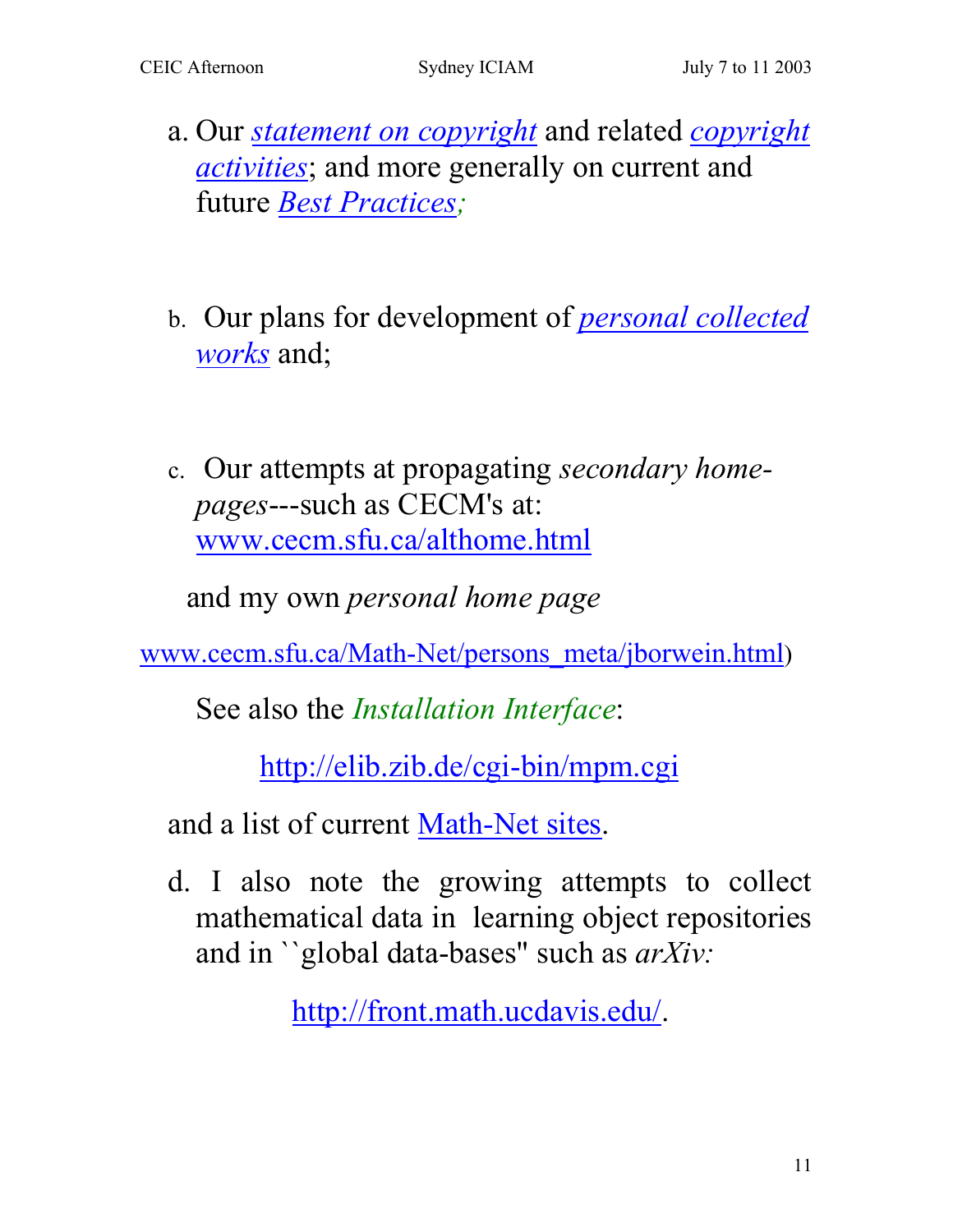e. The arXiv has grown out of the Los Alamos preprint server, which has now moved to Cornell

 [www.nature.com/nature/debates/e](http://www.nature.com/nature/debates/e-access/Articles/ginsparg.html)[access/Articles/ginsparg.html](http://www.nature.com/nature/debates/e-access/Articles/ginsparg.html) 

> and so should mesh better with the various **World** and **Digital Library Initiative(s)**, Euclid, and like projects.

- I especially note CEIC's own involvement with:
	- 1. *MPRESS*: [http://MathNet.preprints.org/](http://mathnet.preprints.org/) through international extension of the German *Math-Net*: [http://www.Math-Net.org/](http://www.math-net.org/)
	- 2. *Persona Mathematica*: [www.mi.uni](http://www.mi.uni-koeln.de/Math-Net/persona_mathematica/)[koeln.de/Math-Net/persona\\_mathematica/](http://www.mi.uni-koeln.de/Math-Net/persona_mathematica/)
	- 3. Other services still to be set up, in accord with the *MathNet Charter*: [www.math](http://www.math-net.org/Math-Net_Charter.html)[net.org/Math-Net\\_Charter.html](http://www.math-net.org/Math-Net_Charter.html)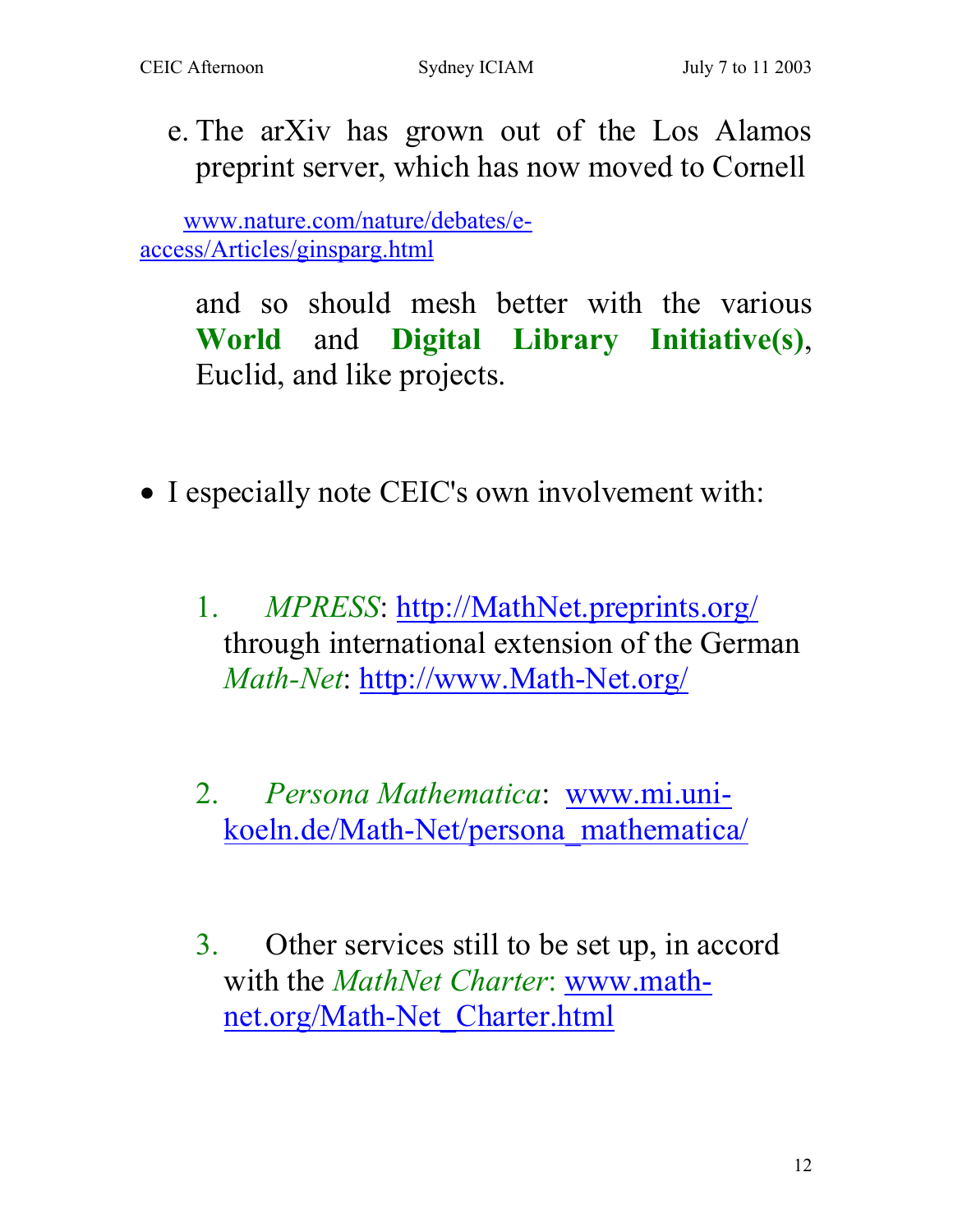4. Two new initiatives are the World Digital Math Library ([www.wdml.org](#page-24-0)) and the WDMonline.

These, and like topics, will be covered by other speakers today. Many were described in some detail in Swanzl and Sperber's contribution to the 2001 Linz meeting: *MathNet: Semantics, Visualization and Internalization.*

I conclude by discussing our hopes to further develop tools for coordinating these efforts---and the issues and obstacles involved.

*For example, in our mandate we were asked to "*consider transferring the World Directory of Mathematicians to an electronic freely accessible form*".* 

*For logistic and IP reasons, we had recommended not doing so in 2002* but have now opted for **FEDERATED SEARCHING** (`moving the bar up').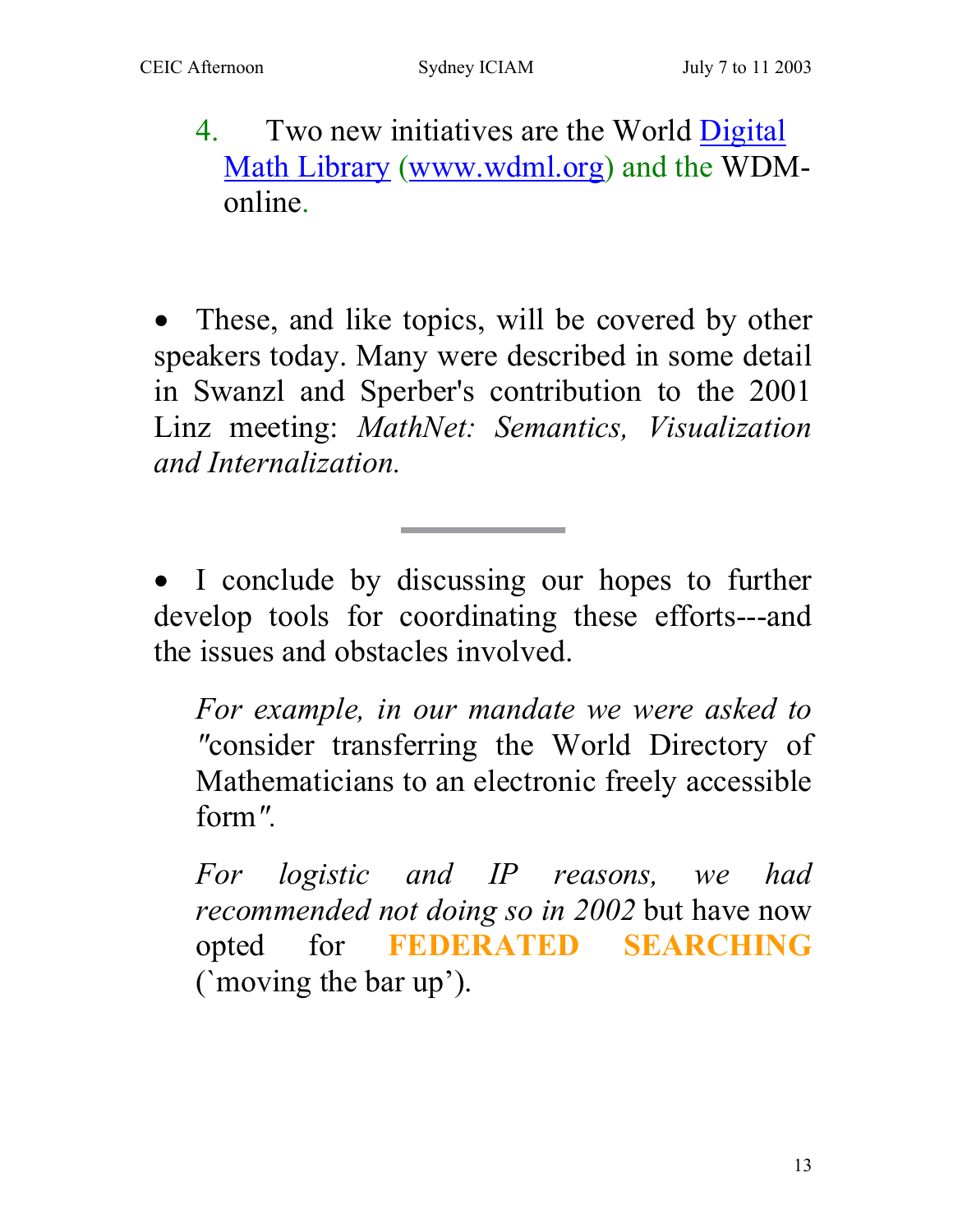More generally, we see our future as less technological and more advisory: providing a clearing house and an advisory role on these and similar complicated issues.

*Our Best Practice and Copyright documents are already serving as models for other disciplines, and are frequently googled.* 

•In each case the active endorsement of the IMU Executive has proven invaluable and that of ICIAM and ICME is invited.

# **A CALL TO ARMS**

- The period in which we as academics might ensure control of any significant part of this rapidly changing environment is rapidly slipping away.
- One idea is to actively organize to return copyright to its status at the time of the original **Act of Anne** (1709) allowing fourteen years renewable once.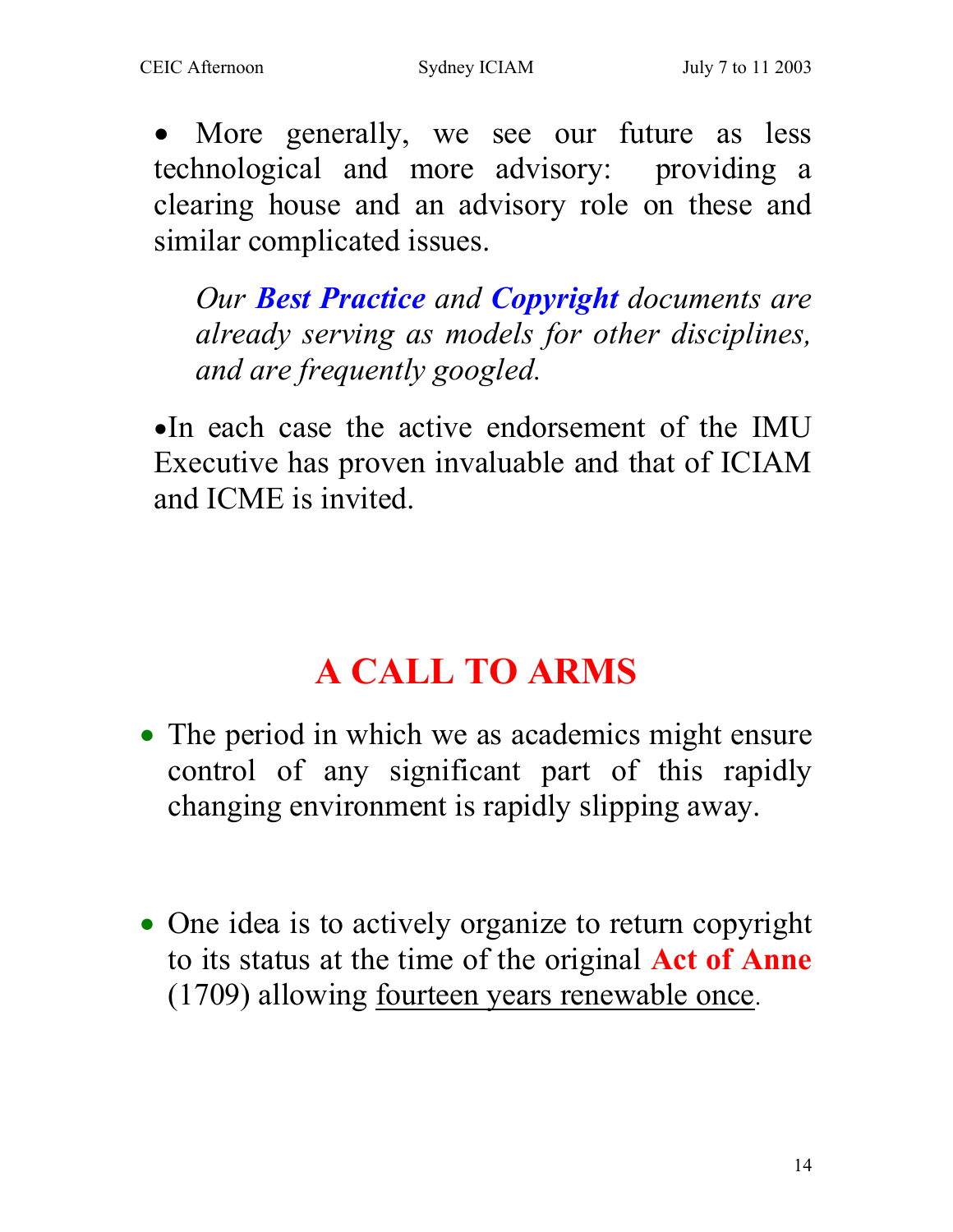• Despite the obstacles, the rewards can be amazing:

*``Three years ago, said Dr. Zanelli in Chile, one of his own students posted a paper and the next day received an e-mail message from Dr. Witten. The student was at first so shocked that he accused Dr. Zanelli of playing an elaborate practical joke.* 

*We learned that great physicists do read the archives daily and they browse through all the preprints,' Dr. Zanelli said, `even if they come from an obscure place in the end of the world.'* 

*Dr. Witten's instant response, Dr. Zanelli said, `was like having the pope drop by for tea.' ''* 

• James Glanz, ``Web Archive Opens a New Realm of Research,'' *New York Times*, April 30, 2001.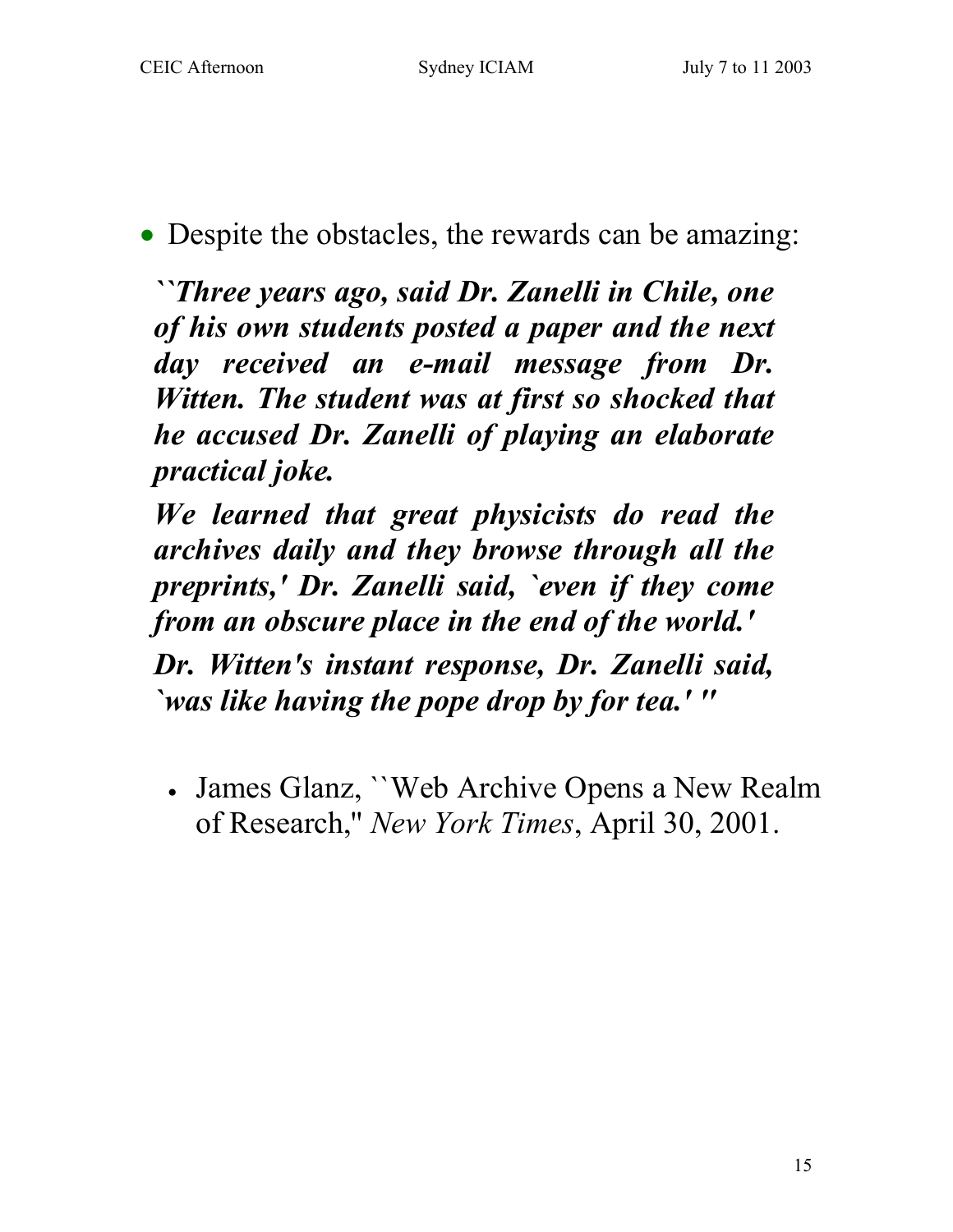### **AND IT IS ANYONE'S GUESS AS TO WHERE WE**



**ARE GOING OR WHO**

**INDEED `WE' ARE.**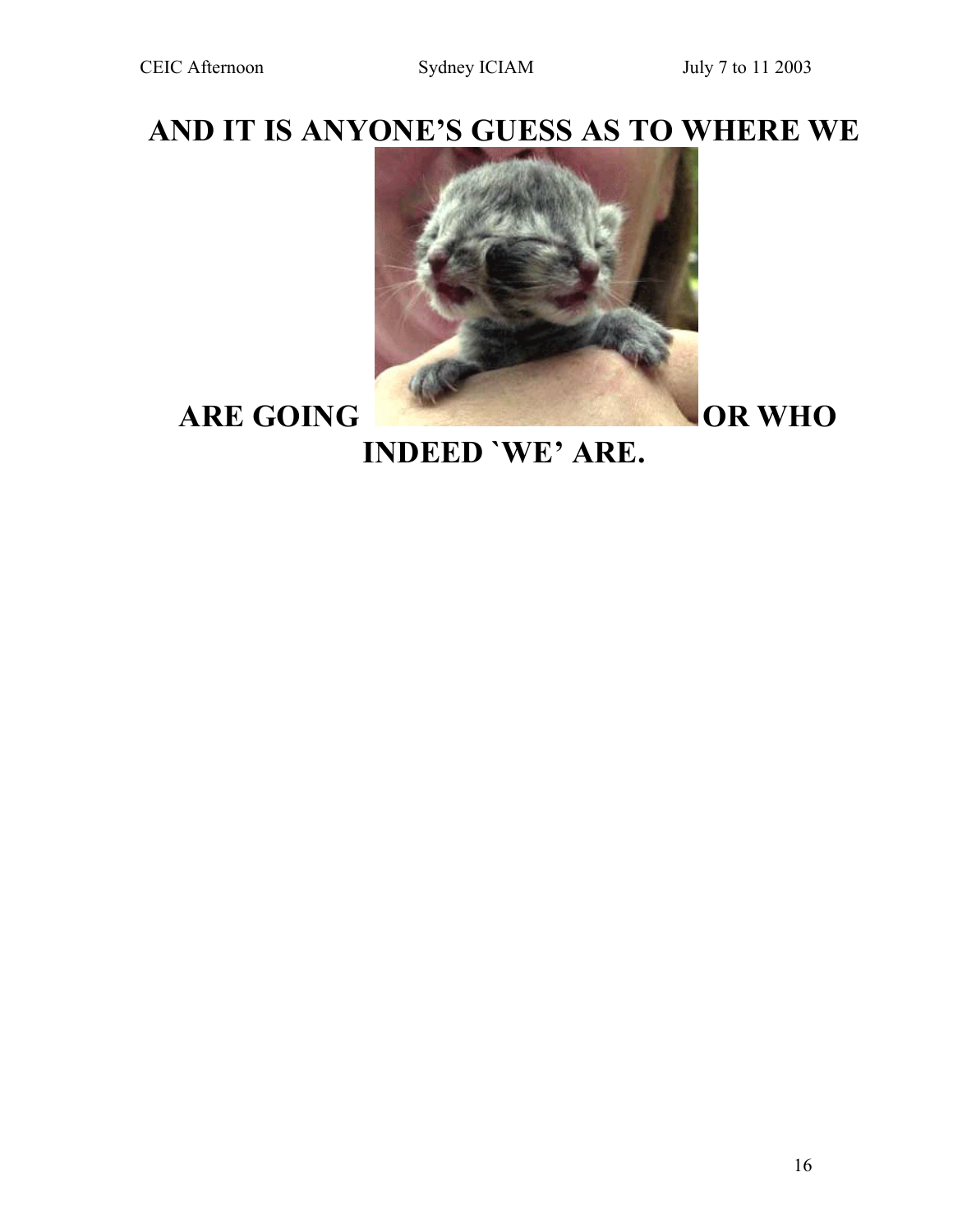<span id="page-16-1"></span><span id="page-16-0"></span>Committee on Electronic Information Communication - A standing committee of the IMU



 **Welcome to Committee on Electronic Information Communication**

**Saturday, May 31 2003 @ 06:55 PM PDT**

### **IMU**

The CEIC is an International Math Union ([IMU\)](http://www.mathunion.org/) committee.

### **Sections**

**[Records](http://www.ceic.math.ca/index.php?topic=Records)**

**[Home](http://www.ceic.math.ca/index.php) [About CEIC](http://www.ceic.math.ca/index.php?topic=About) [News & Opinion](http://www.ceic.math.ca/index.php?topic=General) [Resources & Tools](http://www.ceic.math.ca/index.php?topic=Resources)** Best practice guidelines & other recommendations

### **Referring sites**

| $www.math-net.org1$ |
|---------------------|
| www.mathunion.org1  |
| search.msn.com1     |
| $search.yahoo.com$  |
| www.qoogle.com1     |

### **Aspects of Electronic Publishing**

**Saturday, September 28 2002 @ 04:28 PM PDT** 

**Views: 229**  A program of the *Committee on Electronic Information and Communication* (CEIC)

Presentations and discussions of CEIC activities since 1998 and its future plans as presented at the International Congress of Mathmaticans in Bejing on Monday, August 26, 2002, 14.00-18.00. Sections and uncercolored at the international Congress of Carlier (1 of 1 of 1 of 1 of 5) [5/31/2003 6:552 PM]<br>
Mathematicans in Belging on Morday. August Essenteres & Tools<br>
Resources & Tools<br>
Resources & Tools<br>
Sections

The document is also available in the following format: [\[MS Word\]](http://www.ceic.math.ca/filemgmt/visit.php?lid=12)

> [read more](http://www.ceic.math.ca/article.php?story=20020928162822598) (550 words)  $\boxtimes \boxplus$ [Post a comment](http://www.ceic.math.ca/comment.php?sid=20020928162822598&pid=0&type=article)

### **Recommendations on Information and Communication**

**Wednesday, August 07 2002 @ 03:20 PM PDT** 

- **Views: 109**
- **- [Preface](http://www.ceic.math.ca/staticpages/index.php?page=20020810120717568)**
- **- [Terms of Reference](http://www.ceic.math.ca/staticpages/index.php?page=20020810121541784)**
- **- [Best Current Practices](http://www.ceic.math.ca/staticpages/index.php?page=20020810121101976)**
- -- [for Mathematicians](http://www.ceic.math.ca/staticpages/index.php?page=20020810121101976#forMathematicians)
- -- [for Librarians and Mathematicians](http://www.ceic.math.ca/staticpages/index.php?page=20020810121101976#forLibrariansAndMathematicians)
- -- [for Publishers and Mathematicians](http://www.ceic.math.ca/staticpages/index.php?page=20020810121101976#forPublishersAndMathematicians)
- **- [The Math-Net Charter](http://www.ceic.math.ca/staticpages/index.php?page=20020810121644183)**
- -- [The Charter](http://www.ceic.math.ca/staticpages/index.php?page=20020810121644183#theCharter)
- -- [Supplement](http://www.ceic.math.ca/staticpages/index.php?page=20020810121644183#Supplement)
- **- [The Math-Net Page](http://www.ceic.math.ca/staticpages/index.php?page=20020810121753457)**
- -- [Call to all Mathematical Institutions to](http://www.ceic.math.ca/staticpages/index.php?page=20020810121753457#callToAllMathematicalInstitutionsToInstallMathNetPages)

[Install Math-Net Pages](http://www.ceic.math.ca/staticpages/index.php?page=20020810121753457#callToAllMathematicalInstitutionsToInstallMathNetPages)

- -- [Launching the Math-Net Page](http://www.ceic.math.ca/staticpages/index.php?page=20020810121753457#launchingTheMathNetPage)
- -- [Press Release: Math-Net Page Launched](http://www.ceic.math.ca/staticpages/index.php?page=20020810121753457#pressReleaseMathNetPageLaunchedForMathematicsInstitutionsWorldwide)
- [for Mathematics Institutions Worldwide](http://www.ceic.math.ca/staticpages/index.php?page=20020810121753457#pressReleaseMathNetPageLaunchedForMathematicsInstitutionsWorldwide)
	- **- [Call to all Mathematicians to Make](http://www.ceic.math.ca/staticpages/index.php?page=20020810121157214)**



Sign up as a [New User](http://www.ceic.math.ca/users.php?mode=new)

### **Events**

There are no upcoming events

### **CEIC News Feed**

The CEIC website supports standard RSS news feeds. Aside from being able to show them on the site, you can view the news from this site. Just link to our [RSS](http://www.ceic.math.ca/backend/geeklog.rdf)  [file.](http://www.ceic.math.ca/backend/geeklog.rdf)

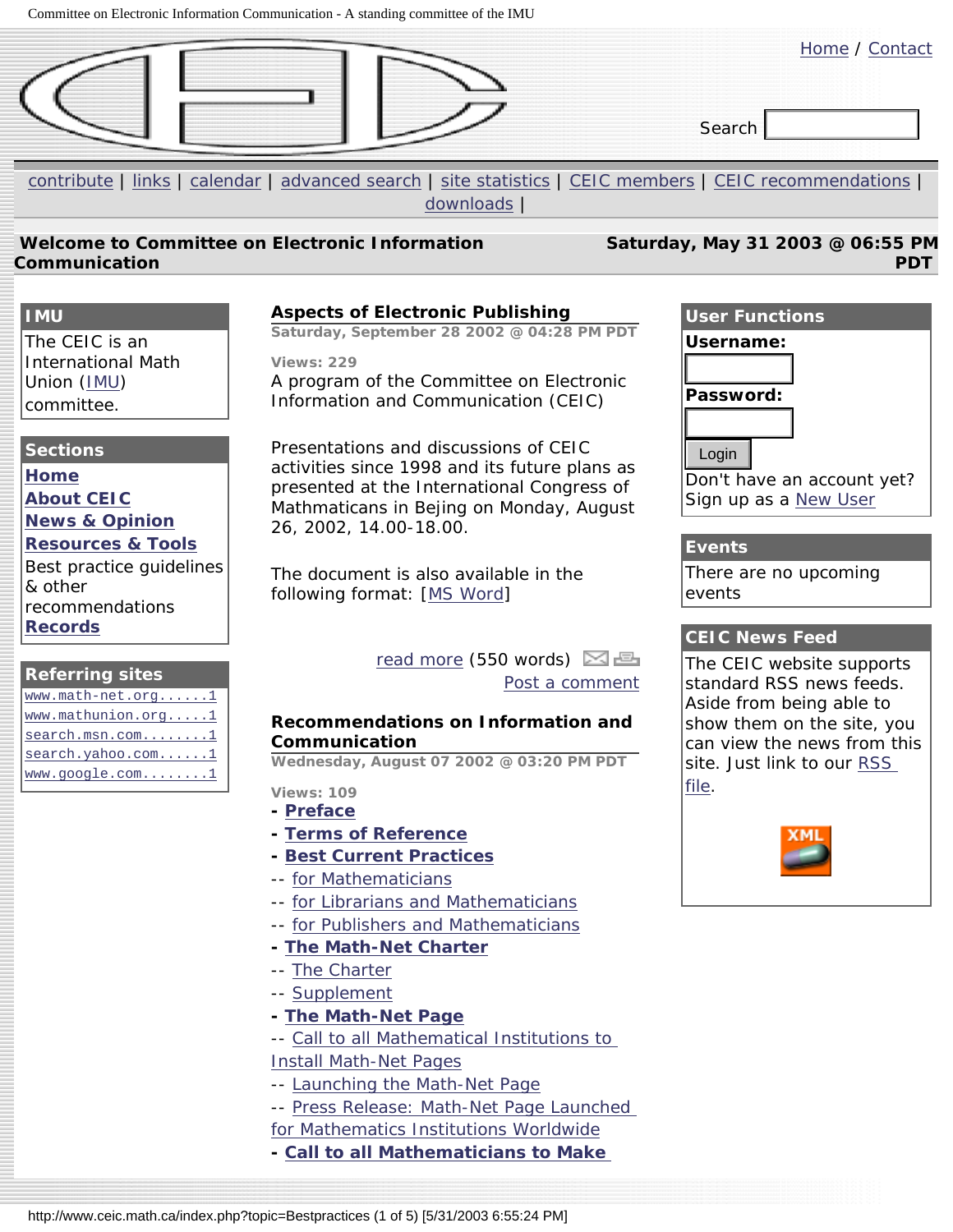**[Publications Electronically Available](http://www.ceic.math.ca/staticpages/index.php?page=20020810121157214) - [CEIC Copyright Recommendations:](http://www.ceic.math.ca/staticpages/index.php?page=20020810121419636) [What Do You Want from Your](http://www.ceic.math.ca/staticpages/index.php?page=20020810121419636) [Publisher](http://www.ceic.math.ca/staticpages/index.php?page=20020810121419636)** -- [Executive Summary for Authors of](http://www.ceic.math.ca/staticpages/index.php?page=20020810121419636#ExecutiveSummaryForAuthorsOfResearchPapersInJournals)  [Research Papers in Journals](http://www.ceic.math.ca/staticpages/index.php?page=20020810121419636#ExecutiveSummaryForAuthorsOfResearchPapersInJournals) -- [An annotated Checklist for Mathematical](http://www.ceic.math.ca/staticpages/index.php?page=20020810121419636#whatDoYouWantFromYourPublisher) [Authors](http://www.ceic.math.ca/staticpages/index.php?page=20020810121419636#whatDoYouWantFromYourPublisher)

Printable versions of the booklet are electronically available at:

### [\[WORD\]](http://www.ceic.math.ca/mod_docmgmt/visit.php?lid=1) [\[PDF](http://www.ceic.math.ca/mod_docmgmt/visit.php?lid=2)]

Shanghai, August 2002 IMU Committee on Electronic Information and Communication



### **International Mathematical Union endorses 'Best Practices' in Electronic Scholarly Publishing**

**Friday, May 10 2002 @ 10:31 AM PDT** 

**Views: 338** 

*May 10, 2002*: The Executive of the International Mathematical Union has endorsed a broad ranging set of recommendations on **Electronic Information Communication**.

These recommendations, written by its Committee on Electronic Information and Communication (CEIC, [www.ceic.math.ca](#page-27-0)), suggest ways in which mathematicians, librarians, and publishers can help shape the future of scholarly communication. The common principle used to formulate recommendations is that those who write, disseminate, and store mathematical literature should act in ways that serve the interests of mathematics, first and foremost.

> [read more](http://www.ceic.math.ca/article.php?story=20020514103157652) (285 words)  $\boxtimes \boxplus$ [Post a comment](http://www.ceic.math.ca/comment.php?sid=20020514103157652&pid=0&type=article)

**Recommendations on Electronic Information Communication (2002)**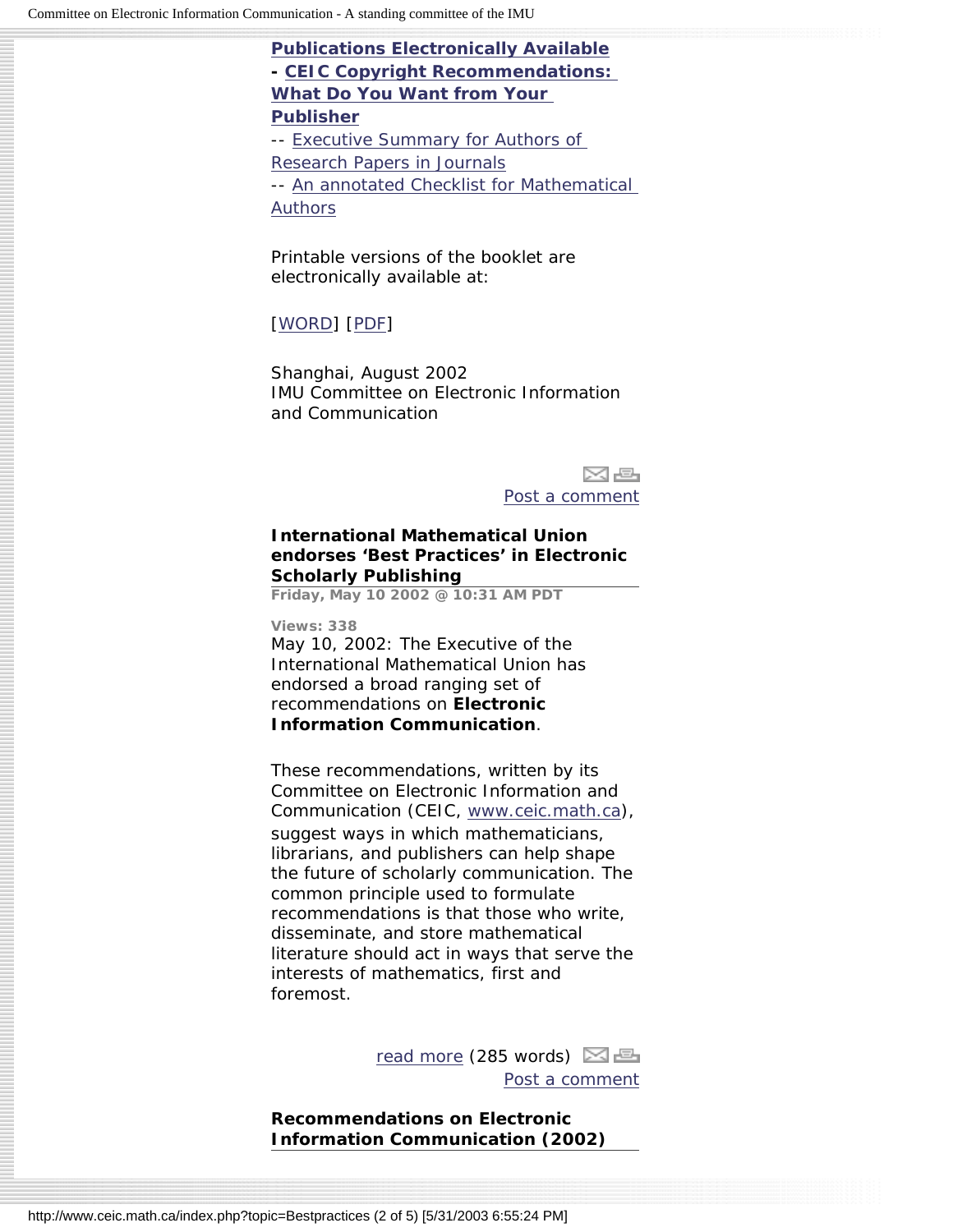**Friday, April 19 2002 @ 12:21 PM PDT** 

### **Views: 140**

Communication of mathematical research and scholarship is undergoing profound change as new technology creates new ways to disseminate and access the literature. More than technology is changing, however; the culture and practices of those who create, disseminate, and archive the mathematical literature are changing as well. For the sake of present and future mathematicians, we should shape those changes to make them suit the needs of the discipline.

For this reason, we have identified a number of "best practices" for those involved with the mathematical literature—mathematicians, librarians, and publishers. Many of these are practices that apply to other academic disciplines as well. Although we focus primarily on mathematics, we recognize that we can learn from each other as we move forward, and that no single discipline should act in isolation.

Our advice is meant to guide practice as it changes rather than to set forth a collection of firm rules and admonitions. The recommendations concern all forms of scholarly publishing and do not promote any particular form. Indeed, the authors of this document hold many differing views on the future of scholarly publishing. The common principle used to formulate our recommendations is that those who write, disseminate, and store mathematical literature should act in ways that serve the inter-ests of mathematics, first and foremost.

This is advice that is meant to ease the transition in scholarly communication for present mathematicians. Most importantly, however, it is advice aimed at protecting mathematicians in the future.

Recommendations (30 April 2002) [\[CMS](http://www.cms.math.ca/bulletins/Best-Practices.pdf)] [\[CEIC](http://www.ceic.math.ca/ceic_docs/best_practices/Best-Practices.pdf)]

> X s [Post a comment](http://www.ceic.math.ca/comment.php?sid=20020324161900136&pid=0&type=article)

### **IMU/CEIC Recommendation**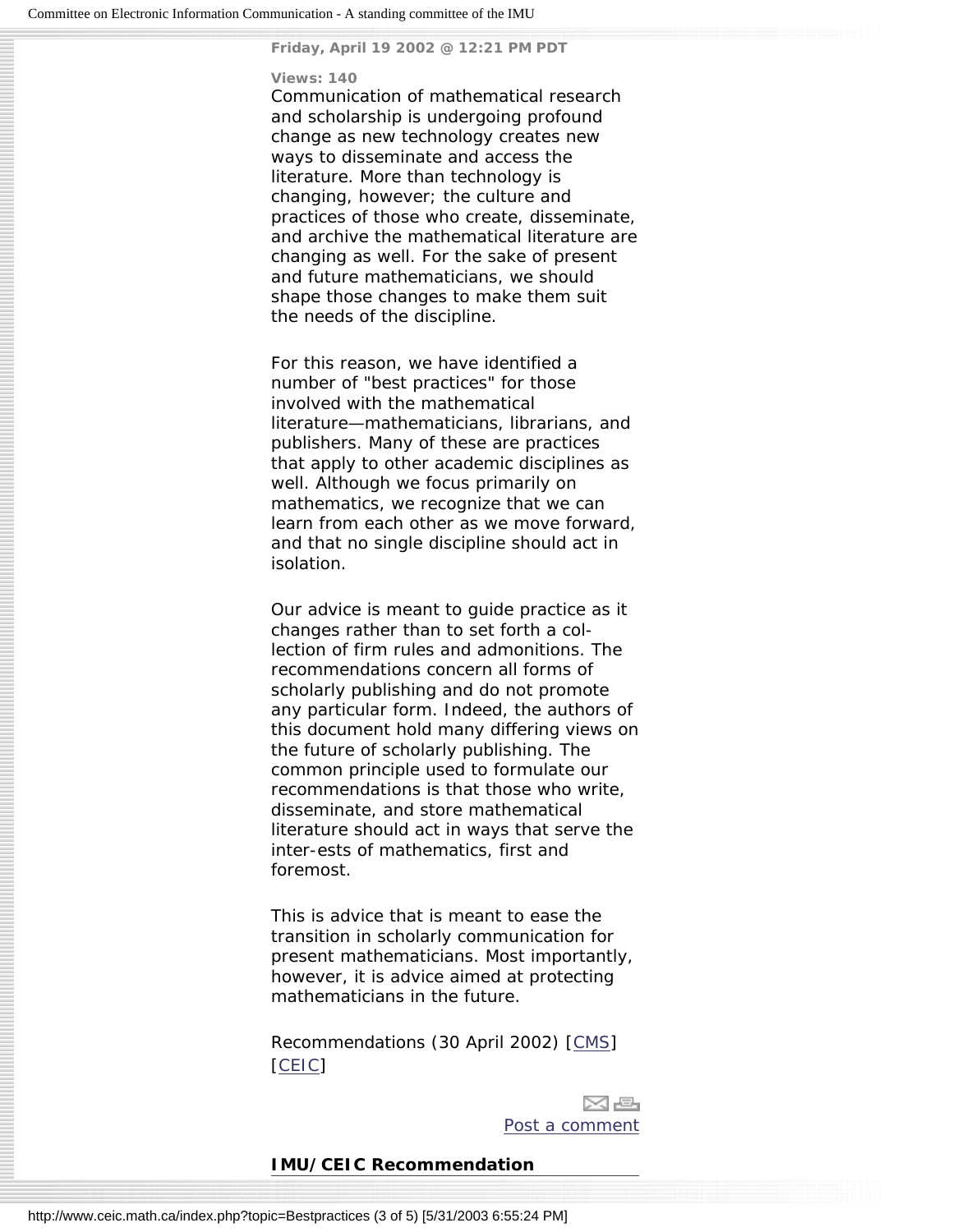**Sunday, March 24 2002 @ 10:20 AM PST** 

**Views: 104**  IMU/CEIC Recommendation: Call to all mathematics institutions to install Math-Net Pages

*Recommended by the Committee on Electronic Information and Communication (CEIC) of the IMU on February 17, 2002*

IMU endorsement [[HTML](http://www.math-net.org/Math-Net-Recommendation.html)] [[WORD\]](http://www.math-net.org/Math-Net-Recommendation.doc)

x s

[Post a comment](http://www.ceic.math.ca/comment.php?sid=20020324222056467&pid=0&type=article)

### **Copyright und elektronisches Publizieren: Auf dem Weg zu vernünftigen Regelungen?**

**Thursday, August 16 2001 @ 10:33 PM PDT** 

**Views: 60** 

Das Committee on Electronic Information and Communication (CEIC) der International Mathematical Union (IMU) hat die Aufgabe, sich über die langfristige Informationsversorgung in der Mathematik Gedanken zu machen und Lösungsvorschläge hierfür zu erarbeiten. Das Kernthema ist natürlich "`Elektronisches Publizieren". Dazu gehören auch Copyright-Regelungen. Mit diesem Artikel beginnt eine kleine Serie von Aufsätzen, in denen ich (in meiner Funktion als eines von elf CEIC-Mitgliedern) die Empfehlungen des CEIC erläutern werde. ·

[http://www.zib.de/PaperWeb/abstracts/ZR-](http://www.zib.de/PaperWeb/abstracts/ZR-01-13)[01-13](http://www.zib.de/PaperWeb/abstracts/ZR-01-13)

Grötschel Martin

w e. [Post a comment](http://www.ceic.math.ca/comment.php?sid=20010315223303630&pid=0&type=article)

### **Mathematical copyright**

**Tuesday, July 03 2001 @ 01:46 PM PDT** 

**Views: 54**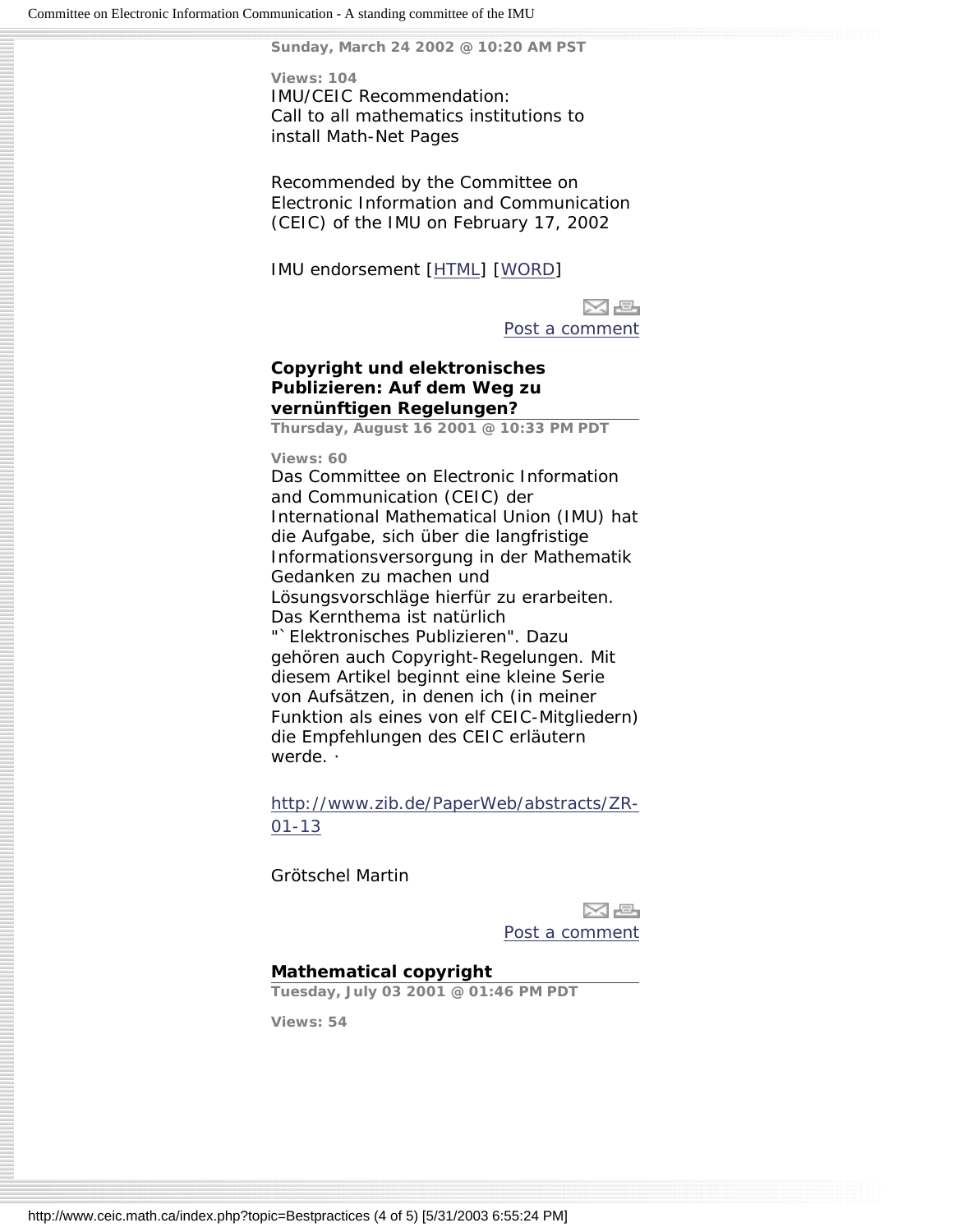# <span id="page-20-0"></span>**What do you want from your publisher?**

### **Executive summary for authors of research papers in journals**

*Endorsed by the Executive Committee of the IMU in its 68th's session in Princeton, NJ, May 14-15, 2001)*

The number of mathematical papers that are stored or circulated as electronic files is increasing steadily. It is important that copyright agreements should keep in step with this development, and not inhibit mathematical authors or their publishers from making best use of the electronic medium together with more traditional media. While most mathematicians have no desire to learn the subtleties of copyright law, there are some general principles that they should keep in mind when discussing copyright for research papers with their publishers.

- 1. A copyright agreement with your publisher is a bargain struck between his interests and yours. You are entitled to look out for your interests. Most journal publishers have a standard copyright form, and may be unwilling to vary it for individual authors. But nothing prevents you from asking, if you see room for improvement. Pressure from authors may lead publishers to change their standard contracts.
- 2. Three groups of people have an interest in your paper:
	- a. Yourself and your employer (who may in some countries be automatically the original copyright holder and hence a party to the copyright agreement);
	- b. The journal publisher;
	- c. Users of paper who are not parties to the copyright agreement, including readers and libraries.

One of the main purposes of your copyright agreement is to control how your publisher or you make the paper available to this third group. Publishers will hardly allow individual authors to dictate agreements with libraries. But if you know that a certain journal publisher makes life hard for libraries, you can take this into account when choosing where to submit your paper.

- 3. There is no ideal copyright agreement for all situations. But in general your agreement should contain the following features:
	- a. You allow your publisher to publish the paper, including all required attachments if it is an electronic papers.
	- b. You give your publisher rights to authorize other people or institutions to copy your paper under reasonable conditions, and to abstract and archive your paper.
	- c. Your publisher allows you to make reprints of the paper electronically available in a form that makes it clear where the paper is published.
	- d. You promise your publisher that you have taken all reasonable steps to ensure that your paper contains nothing that is libellous or infringes copyright.
	- e. Your publisher will authorize reprinting of your paper in collections and will take all reasonable steps to inform you when he does this.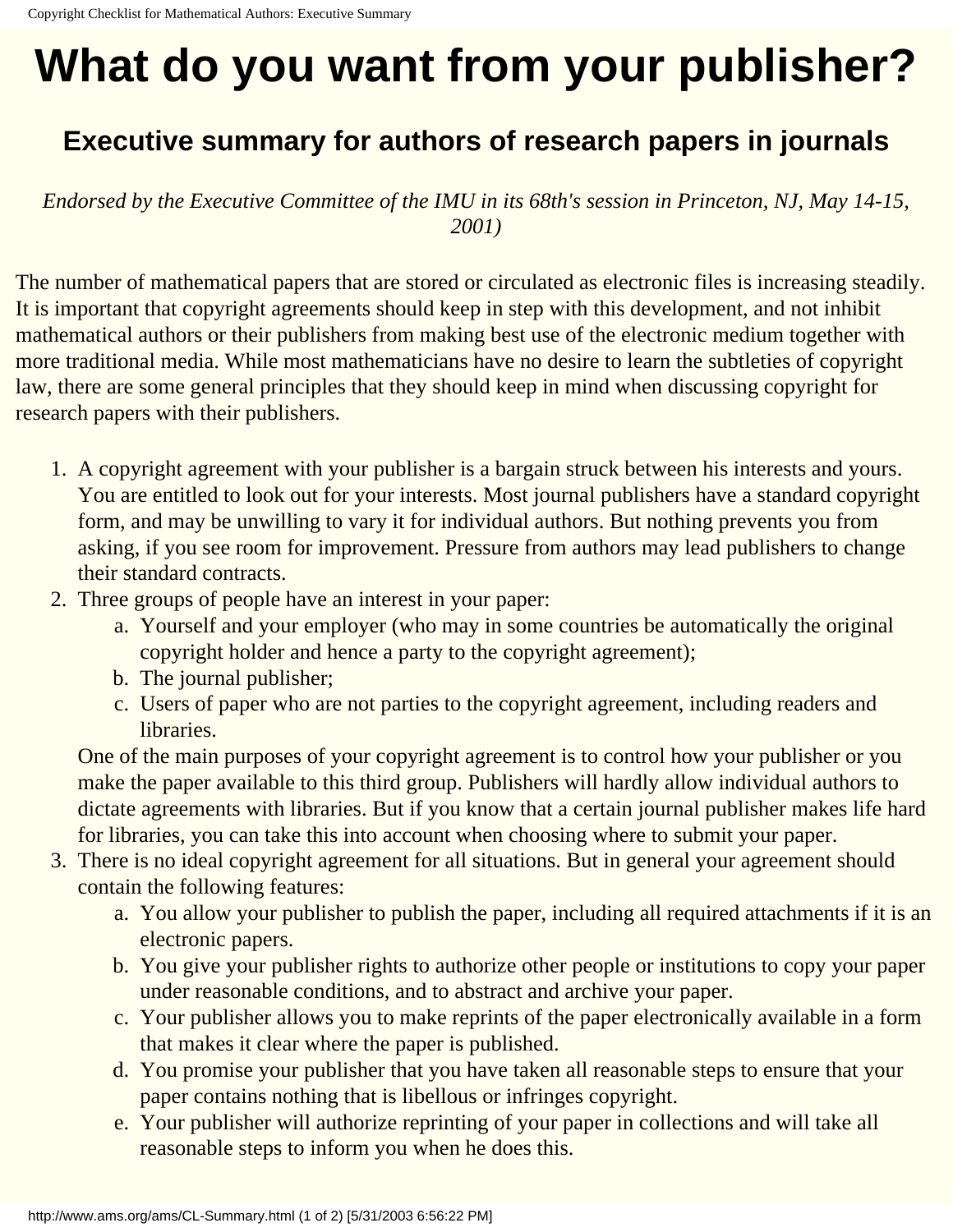4. Should you grant full copyright to the publisher? In some jurisdictions it is impossible to transfer full copyright from author to publisher; instead the author gives the publisher an exclusive right to do the things that publishers need to do, and these things need to be spelt out in the agreement. This way of proceeding is possible in all jurisdictions, and it has the merit of being clear and honest about what is allowed or required.

*The complete copyright checklist was written by Wilfrid Hodges. It was approved and is recommended by the Committee on Electronic Information and Communication of the International Mathematical Union (IMU). A final version will be posted in the near future.*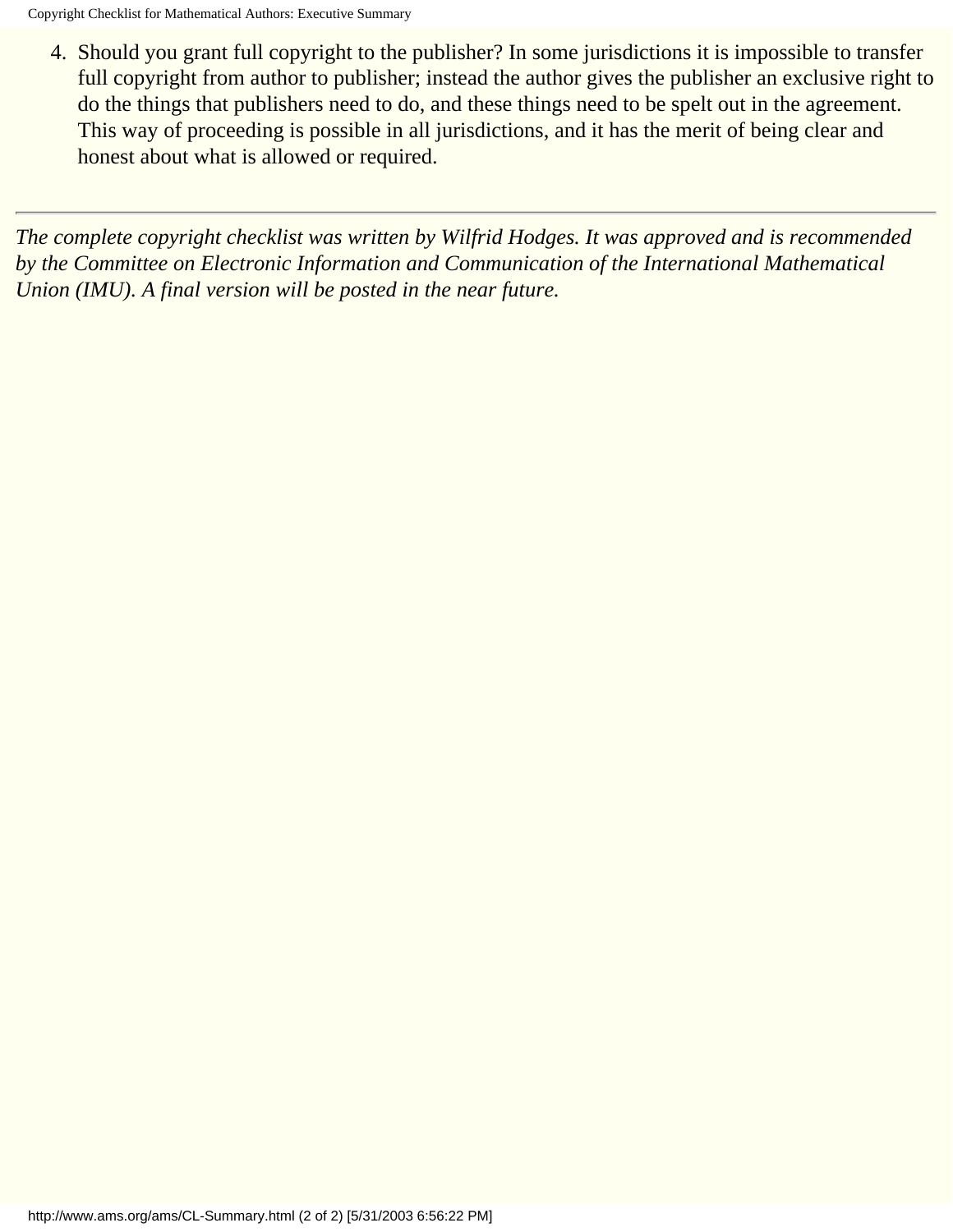### **Math-Net Navigator : Institutes : Canada**

### <span id="page-22-0"></span>**Search for <u>in the listed Institutes [more Options](http://sis08.zib.de/Harvest/brokers/brocki/)</u>**

| <b>Institutes</b>                          | <b>City</b>           | <b>Search</b> | <b>Info</b>              |
|--------------------------------------------|-----------------------|---------------|--------------------------|
| <b>St. Francis Xavier University</b>       | Antigonish            |               | info                     |
| <b>Simon Fraser University</b>             | <b>Burnaby</b>        |               | info                     |
| <b>The University of Calgary</b>           | Calgary               |               | info                     |
| <b>University of New Brunswick</b>         | <b>Fredericton</b>    |               | $info$                   |
| <b>Dalhousie University</b>                | <b>Halifax</b>        |               | $info$                   |
| University of Lethbridge                   | Lethbridge            |               | $info$                   |
| <b>University of Western Ontario</b>       | London, Ontario       | <b>Broker</b> | info                     |
| <b>McGill University</b>                   | <b>Montreal</b>       |               | info                     |
| Université de Montréal                     | <b>Montréal</b>       |               | $info$                   |
| <b>University of Ottawa</b>                | <b>Ottawa</b>         |               | info                     |
| University of Northern British<br>Columbia | <b>Prince George</b>  | <b>Broker</b> | $\overline{\text{info}}$ |
| <b>Mount Allison University</b>            | <b>Sackville</b>      |               | <u>info</u>              |
| University of New Brunswick, Saint<br>John | <b>Saint John</b>     |               | $\overline{\text{info}}$ |
| <b>Brock University</b>                    | <b>St. Catharines</b> |               | info                     |
| <b>Memorial University</b>                 | St. John's            |               | info                     |
| <b>Lakehead University</b>                 | <b>Thunder Bay</b>    |               | info                     |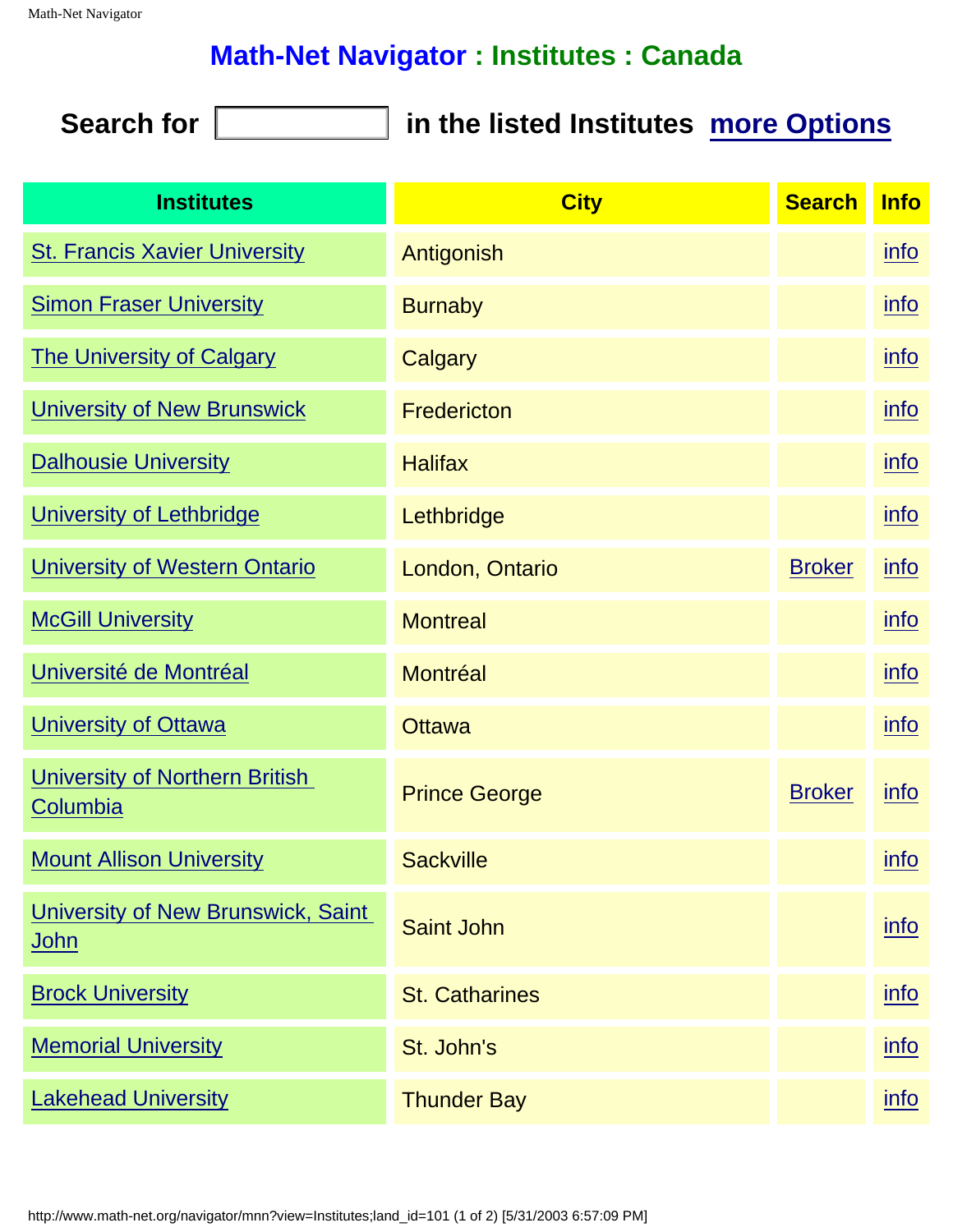Math-Net Navigator

| University of British Columbia                      | Vancouver                                                 |               | info |
|-----------------------------------------------------|-----------------------------------------------------------|---------------|------|
| <b>University of Victoria</b>                       | <b>Victoria</b>                                           |               | info |
| <b>University of Waterloo</b>                       | Waterloo                                                  |               | info |
| <b>Wilfrid Laurier University</b>                   | Waterloo                                                  |               | info |
| University of Windsor                               | Windsor                                                   |               | info |
| University of Manitoba                              | Winnipeg                                                  | <b>Broker</b> | info |
| { see also a list of Canadian Math<br>Departments } | { provided by the Canadian<br><b>Mathematical Society</b> |               | info |

[math-net@zib.de](mailto:math-net@zib.de) © Konrad-Zuse-Zentrum für Informationstechnik Berlin [\(ZIB](http://www.zib.de/)) Bookmark URL: <http://www.math-net.de/navigator/>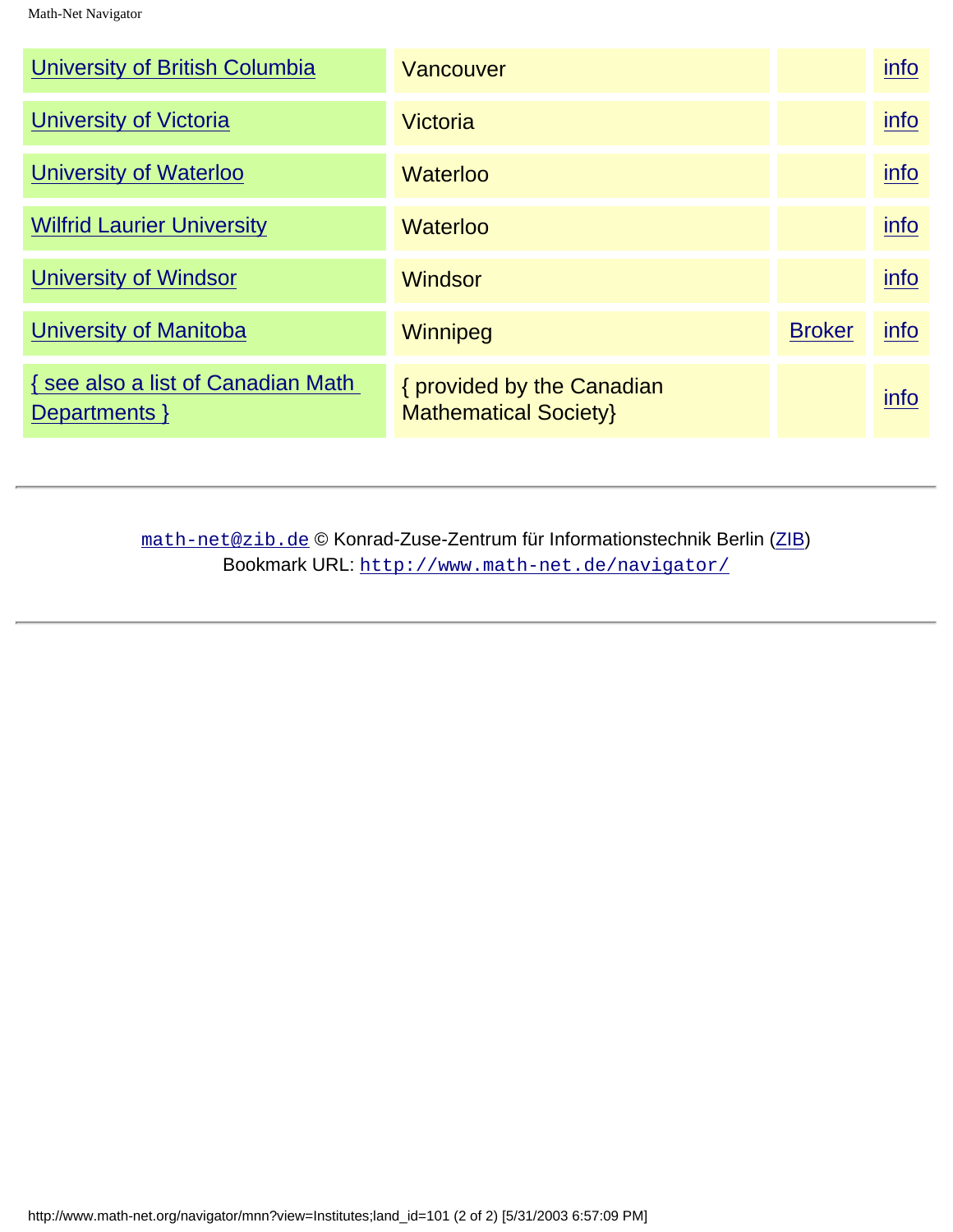# <span id="page-24-0"></span>**Under Construction**

This site www.wdml.org is currently under construction. Please check back later.

27 May 2003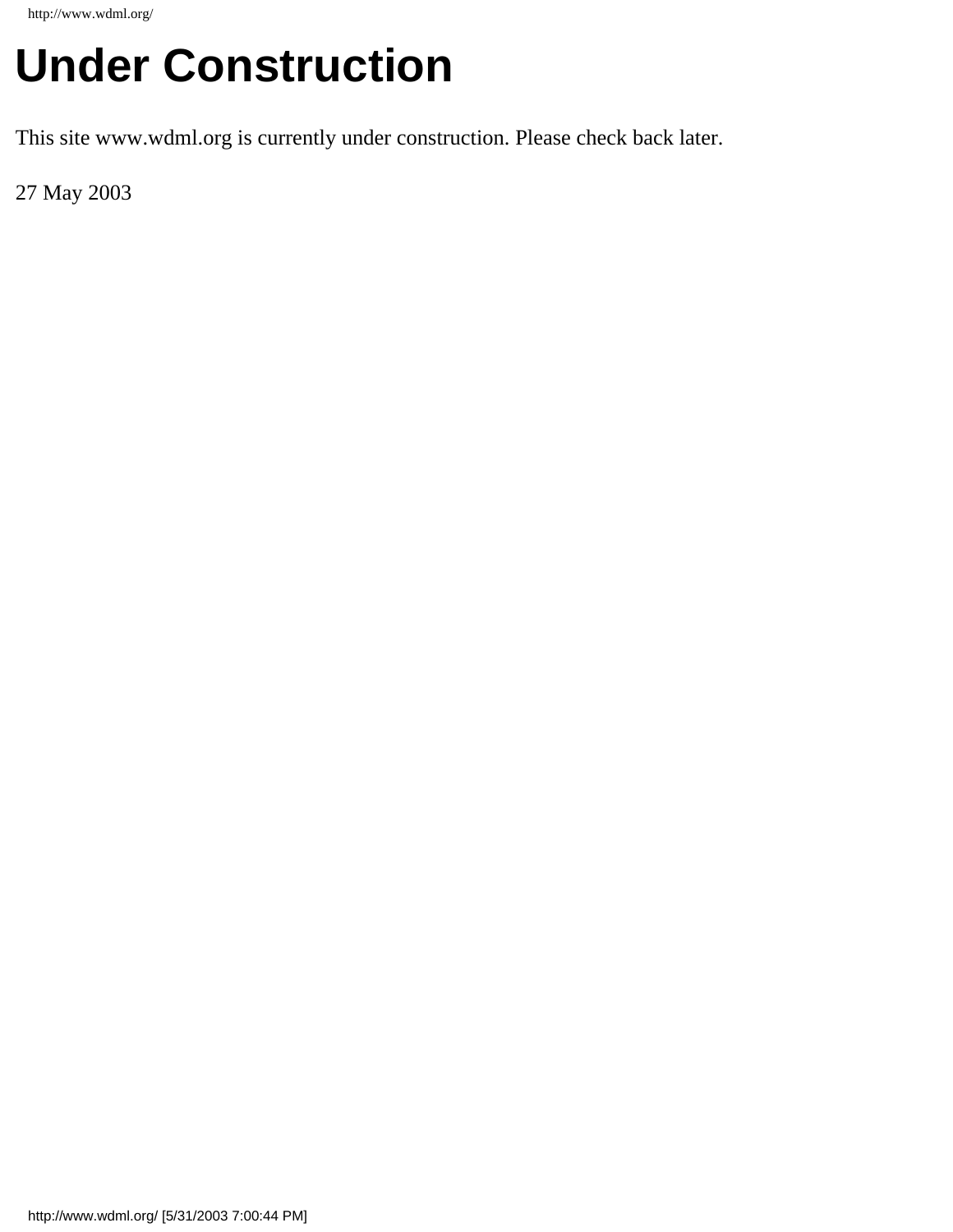<span id="page-25-0"></span>

### **[Welcome](http://www.colab.sfu.ca/colab.pdf) to the SFU CoLab Website**

WestGrid

**Agencies** 

**HPC@SFU** 

**About CoLab** 

**CECM** 

### **Official Opening**

● **Sept 23rd, 2002** 1.00-2.30pm. ([By invitation.](http://www.colab.sfu.ca/invitation.pdf)) Further **[Open Houses](http://www.cecm.sfu.ca/~jborwein/demos.html)** from 1.30-3.30 on **Sept 25**, **Oct 9**, **Nov 29**, **March 14, 2003 [Pi Day Open](http://www.colab.sfu.ca/PiDay/index.html)  [House](http://www.colab.sfu.ca/PiDay/index.html)** (A **[Tour of Pi](http://www.cecm.sfu.ca/~jborwein/PiMaple/Pi.html)**). **July 24, 2003**: SFU Board Demo.

### **What's New**

- WestGrid [Official Launch](http://www.colab.sfu.ca/launch.pdf) on **May 8, 2003** (PDF), [Press Release](http://www.colab.sfu.ca/May8_WG_Release.pdf) and [WestGrid](http://www.colab.sfu.ca/westgrid.ppt) slide show.
- Rob Scharein's [CoLab Visualization Tools](http://www.cecm.sfu.ca/~scharein/)
- [Jon Borwein's](http://www.cecm.sfu.ca/~jborwein/) personal resources and [Math-Net](http://www.cecm.sfu.ca/Math-Net/persons_meta/jborwein.html) [Pages](http://www.cecm.sfu.ca/Math-Net/persons_meta/jborwein.html)
- Workshop on [Special Functions in the Digital Age](http://www.cecm.sfu.ca/personal/jborwein/SFDA.htm) (**Jan 23-24, 2003**)
- *ACE* Group Meetings: **Thursday 3.30-5.00** in CoLab. ([Details\)](#page-26-0)
- *ACE* [External Events](#page-26-1)
- [CoLab Bookings](http://www.cecm.sfu.ca/booking.html)
- Information about [IRMACS](http://www.cecm.sfu.ca/personal/pborwein/IRMACS/frame.htm) --SFU's related future Research Centre.

### **[Feature Seminars](http://www.colab.sfu.ca/seminars.html)**

**2003 CECM-CoLab Summer Meeting & Party**

● **Thursday, July 31** at Halpern Centre

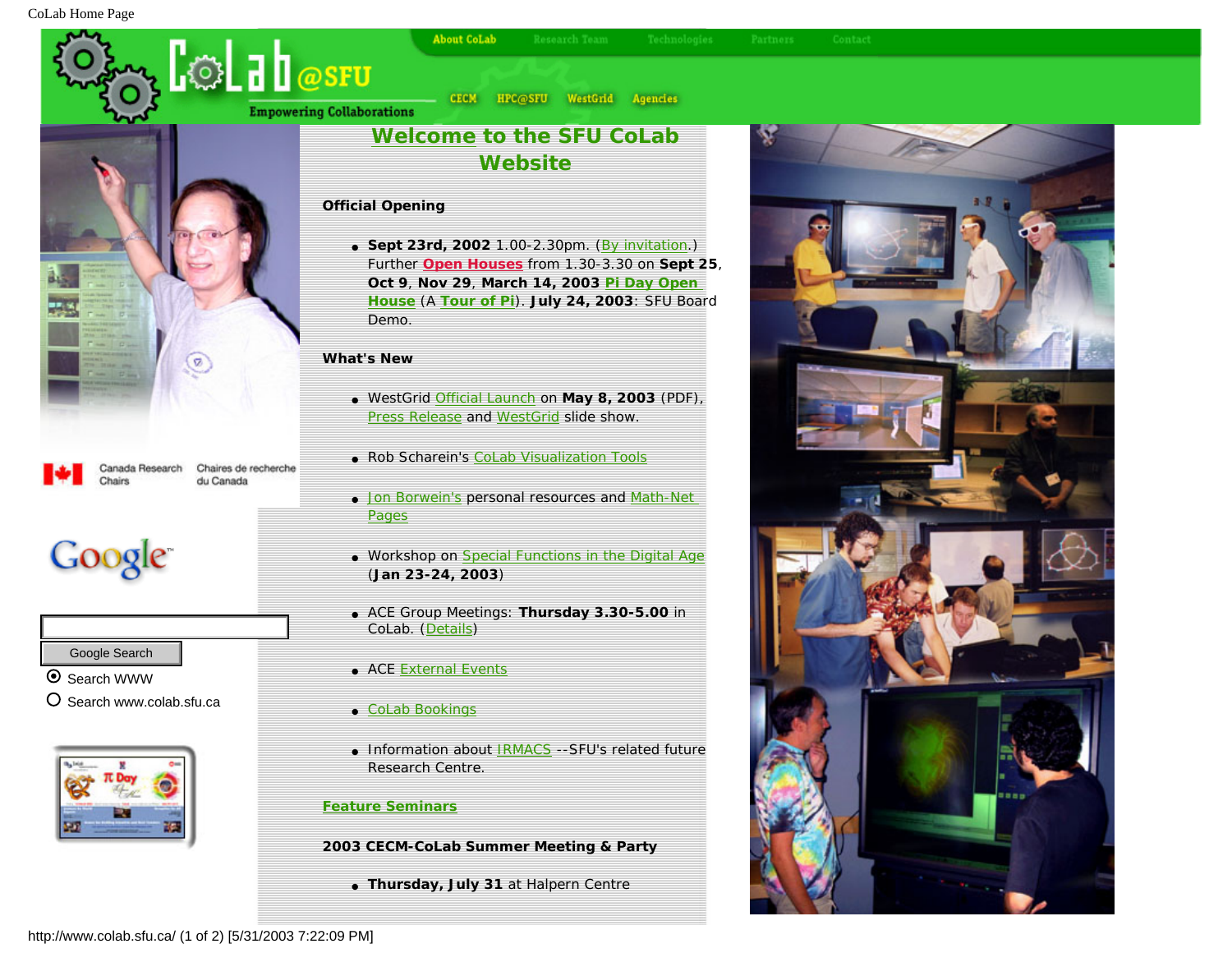

<span id="page-26-1"></span><span id="page-26-0"></span>

### **CoLab Regular Meetings**

● *ACE* Group Meetings: **Thursday 3.30-5.00** in CoLab.

NewMIC's ACE group meets at same time with "access grid" connectivity. Monthly openhouses will be held in turn at CoLab and NewMIC.

- 1. **June 19th**: CoLab Meeting at SFU *at 2.30*.
- 2. **May 29th**: CoLab Meeting at SFU. Presentation by **[Silicon Chalk](http://www.silicon-chalk.com/)**
- 3. **May 1st**: CoLab Meeting at NewMIC
- 4. **April 3rd, 17th**: CoLab Meeting at CoLab
- 5. **March 13th**: Joint CoLab/NewMIC Meeting at NewMIC
- 6. **March 7th**: IRMACS Open house (1.30- 3.30). Gregh Buck Knot theory lecture at 4.00 in ColLab
- 7. **February 27th**: Regular CoLab Meeting
- 8. **January 30th**: Joint CoLab/NewMIC Meeting
- 9. **January 9th**: Organizational Meeting

### **Recent and Upcoming External Events**

● Minisymposium on "Advanced Collaborative Environments" at [ICIAM 2003](http://www.iciam.org/iciamHome/iciamHome_tf.html), Sydney Australia, July 7-11, 2003.

### **[Past Meetings and External Events](http://www.colab.sfu.ca/meetings.html)**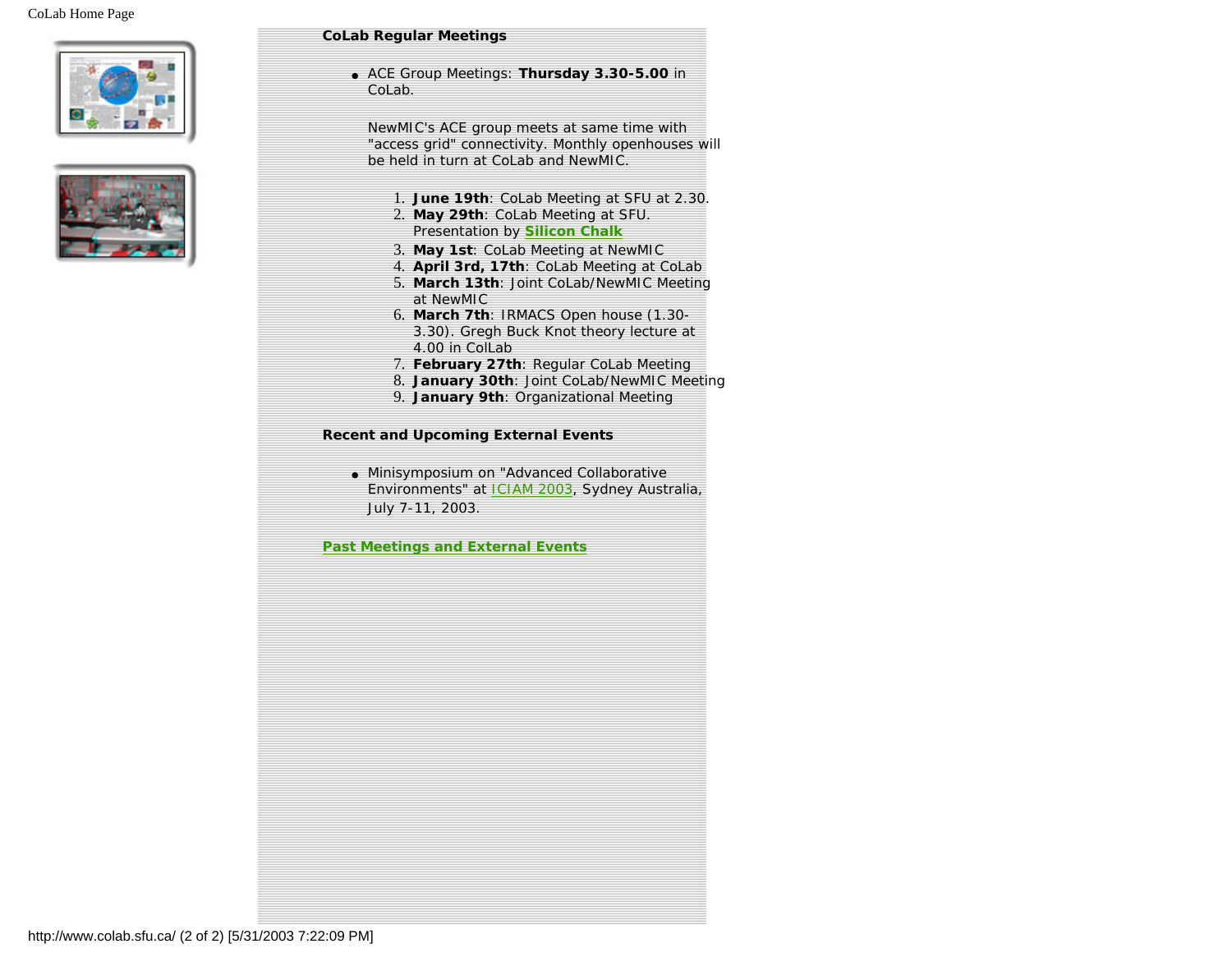<span id="page-27-1"></span>

### **Welcome to Committee on Electronic Information Communication Saturday, May 31 2003 @ 07:26 PM PDT**

<span id="page-27-0"></span>

| <b>IMU</b>                   | <b>Featured Article</b>                                                            | <b>User Functions</b>       |  |  |  |  |
|------------------------------|------------------------------------------------------------------------------------|-----------------------------|--|--|--|--|
| The CEIC is an               | Terms of Reference (2002-2006)                                                     | <b>Username:</b>            |  |  |  |  |
| <b>International Math</b>    | Saturday, August 31 2002 @ 04:50 PM PDT                                            |                             |  |  |  |  |
| Union (IMU)                  | <b>Views: 223</b>                                                                  |                             |  |  |  |  |
| committee.                   | At its 70th session on August 16, 2002, in Shanghai the International Mathematical | Password:                   |  |  |  |  |
|                              | Union (IMU) Executive Committee has reviewed the activities of its "Committee on   |                             |  |  |  |  |
| <b>Sections</b>              | Electronic Information and Communication" (CEIC) and decided to re-establish CEIC  | Login                       |  |  |  |  |
| <b>Home</b>                  | for a second term with the following revised terms of reference.                   | Don't have an account yet?  |  |  |  |  |
| <b>About CEIC</b>            |                                                                                    | Sign up as a New User       |  |  |  |  |
| <b>News &amp; Opinion</b>    | The terms of reference are also availble in the following formats [WORD] [PDF]     |                             |  |  |  |  |
| <b>Resources &amp; Tools</b> |                                                                                    | <b>Events</b>               |  |  |  |  |
| <b>Best practice</b>         | read more (597 words) $\boxtimes \boxplus$                                         | There are no upcoming       |  |  |  |  |
| guidelines & other           | Post a comment                                                                     | events                      |  |  |  |  |
| recommendations              |                                                                                    |                             |  |  |  |  |
| <b>Records</b>               | <b>Bertelsmann AG selling BertelsmannSpringer</b>                                  | <b>CEIC News Feed</b>       |  |  |  |  |
|                              | Tuesday, May 13 2003 @ 11:46 AM PDT                                                | The CEIC website supports   |  |  |  |  |
| <b>Referring sites</b>       | Views: 13                                                                          | standard RSS news feeds.    |  |  |  |  |
| www.math-net.org1            | (AFX-Focus) 2003-05-13 08:18 GMT:                                                  | Aside from being able to    |  |  |  |  |
| www.mathunion.org1           |                                                                                    | show them on the site, you  |  |  |  |  |
| search.msn.com1              | GUETERSLOH, Germany (AFX) - Bertelsmann AG said it agreed to sell its              | can view the news from this |  |  |  |  |
| search.yahoo.com1            | scientific publishing unit, BertelsmannSpringer, to UK private equity              | site. Just link to our RSS  |  |  |  |  |
| www.google.com1              | firms Cinven and Candover for 1.05 bln eur.                                        | file.                       |  |  |  |  |
|                              | read more (251 words) $\boxtimes \boxplus$                                         |                             |  |  |  |  |
|                              | Post a comment                                                                     |                             |  |  |  |  |
|                              |                                                                                    |                             |  |  |  |  |
|                              | <b>NY Times: The Evelyn Wood of Digitized Book Scanner</b>                         |                             |  |  |  |  |
|                              | Monday, May 12 2003 @ 01:58 PM PDT                                                 |                             |  |  |  |  |
|                              | Views: 5                                                                           |                             |  |  |  |  |
|                              |                                                                                    |                             |  |  |  |  |
|                              |                                                                                    |                             |  |  |  |  |
|                              |                                                                                    |                             |  |  |  |  |
|                              |                                                                                    |                             |  |  |  |  |
|                              |                                                                                    |                             |  |  |  |  |
|                              | http://www.ceic.math.ca/ (1 of 5) [5/31/2003 7:26:40 PM]                           |                             |  |  |  |  |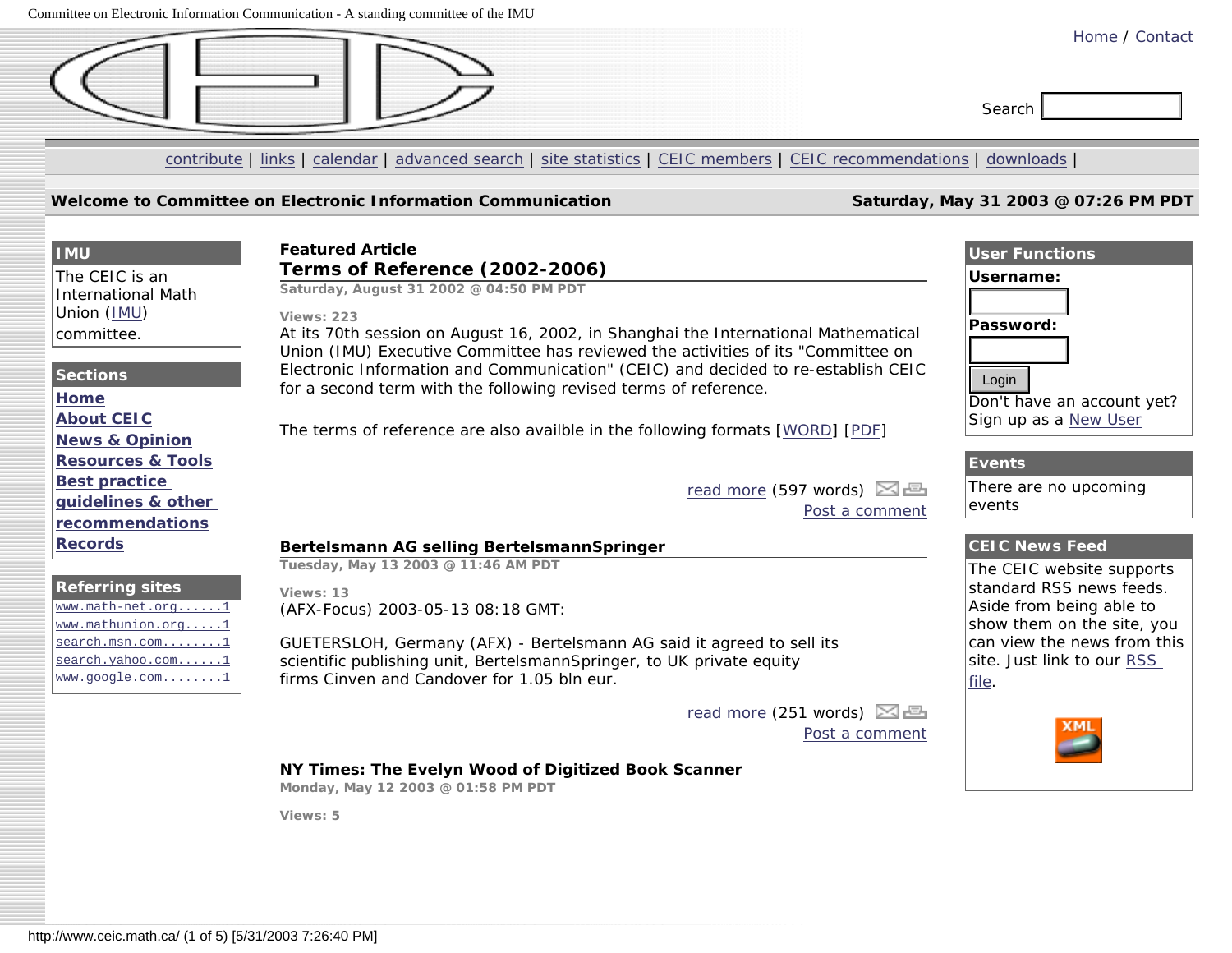By JOHN MARKOFF

"PALO ALTO, Calif., May 10 -- Putting the world's most advanced scholarly and scientific knowledge on the Internet has been a long-held ambition for Michael Keller, head librarian at Stanford University. But achieving this goal means digitizing the texts of millions of books, journals and magazines -- a slow process that involves turning each page, flattening it and scanning the words into a computer database."

[\[Full Story](http://www.nytimes.com/2003/05/12/technology/12TURN.html?ex=1053755787&ei=1&en=709d9e4add84ac8a)]

ra e [Post a comment](http://www.ceic.math.ca/comment.php?sid=20030512135841184&pid=0&type=article)

#### **THE MATHEMATICS SURVEY**

**Wednesday, December 18 2002 @ 03:07 PM PST** 

**Views: 47** 

"This is a proposal to construct a new means of organizing, communicating and archiving mathematical knowledge, by a faithful representation of that knowledge in cyberspace. The purpose is first of all to provide a peer-reviewed survey of all of mathematics, professionally organized, fully searchable, navigable and retrievable, continuously archived and updated, and available free online to anyone with Internet access, in perpetutity. This is to be achieved by creation of an electronic journal, The Mathematics Survey (or MathSurvey for short), which would be a multilayered network of richly interlinked electronic survey journals, one in each branch of mathematics."

Full information is available at: [Mathematics Survey](http://www.stat.berkeley.edu/users/pitman/mathsurvey/)



#### **Biologists to Launch Free Journal**

**Tuesday, December 17 2002 @ 10:47 AM PST** 

**Views: 128** 

With a \$9 million, 5-year grant from the Gordon and Betty Moore Foundation, Nobel laureate Harold Varmus and other biologists are setting out to publish an "openaccess" biology journal. Their aim is nothing less than to "create a new economic model in scientific publishing"--a low-cost operation that will not charge for articles but would pay its way with authors' fees (estimated at \$1500 per article initially).

[read more](http://www.ceic.math.ca/article.php?story=20021218104728274) (341 words)  $\boxtimes \boxplus$ 

[Post a comment](http://www.ceic.math.ca/comment.php?sid=20021218104728274&pid=0&type=article)

**Version 45 of the Scholarly Electronic Publishing Bibliography**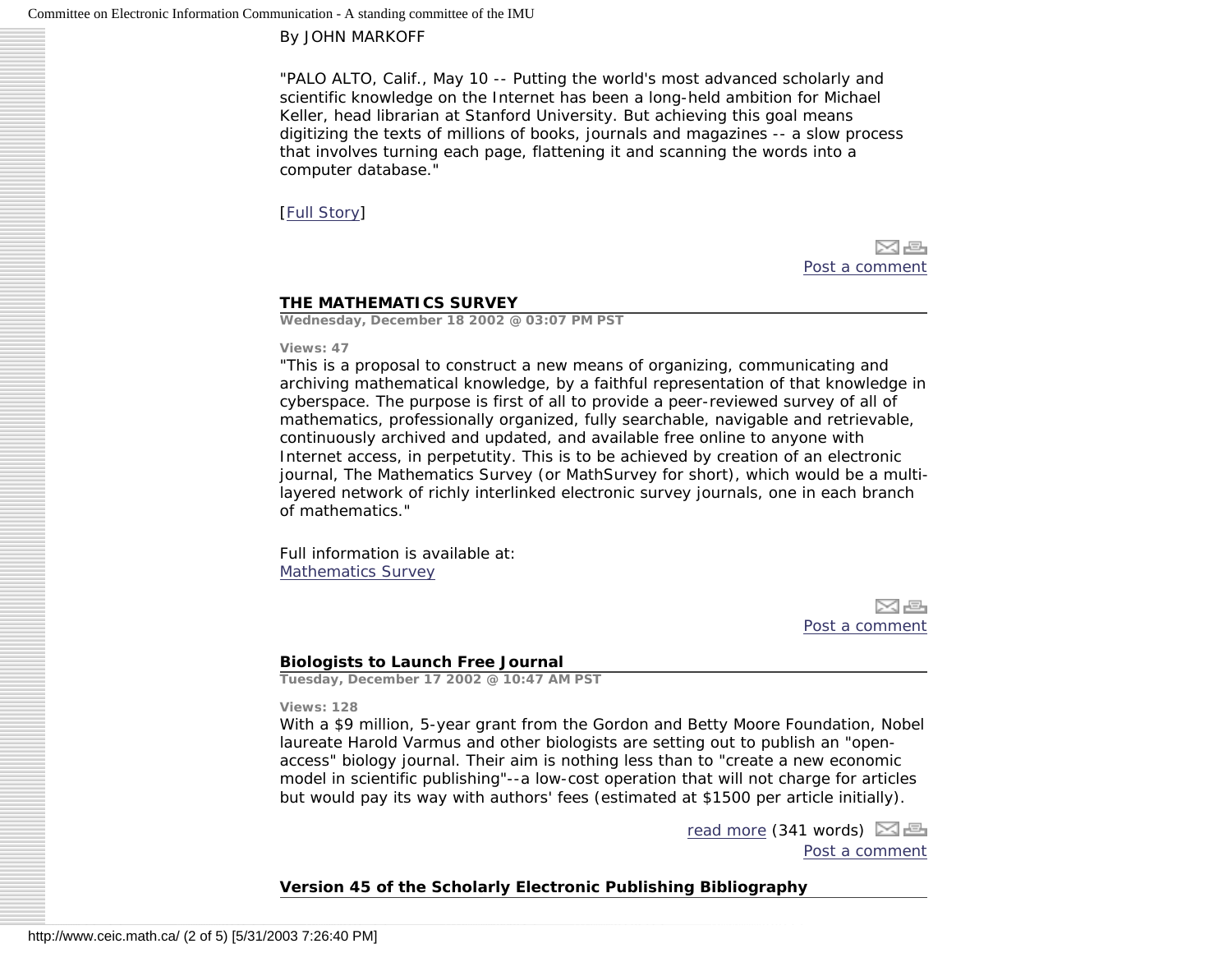**Monday, October 14 2002 @ 02:00 PM PDT** 

**Views: 160** 

The online bibliography described below may be of use to some of you during your discussions as there are lists and links to a number of articles on relevant topics (e.g., copyright).

Keith Dennis

[read more](http://www.ceic.math.ca/article.php?story=20021014140017342) (676 words)  $\boxtimes \boxplus$ [Post a comment](http://www.ceic.math.ca/comment.php?sid=20021014140017342&pid=0&type=article)

### **Intellectual Property and the Long-Term Protection of the Public Domain**

\_\_\_\_\_\_\_\_\_\_\_\_\_\_\_\_\_\_\_\_\_\_\_\_\_\_\_\_\_\_\_\_\_\_\_\_\_\_\_\_\_\_\_\_\_\_\_\_\_\_\_\_\_\_\_\_\_\_\_\_\_\_\_\_\_\_\_

**Monday, October 07 2002 @ 10:38 AM PDT** 

**Views: 60**  Special funding initiative:

"The John D. and Catherine T. MacArthur Foundation announces a funding initiative focusing on intellectual property and the long-term protection of the public domain. Through this limited initiative of the General Program, the Foundation seeks to contribute to an intellectual property regime in the digital era that balances the legitimate needs of both creators and the public. The Foundation will also support work designed to protect  $-$  over the long term  $-$  the public domain of information and ideas."

The entire announcement is available as a: [[PDF\]](http://www.ceic.math.ca/filemgmt/visit.php?lid=13)

⊠ e [Post a comment](http://www.ceic.math.ca/comment.php?sid=20021007103841989&pid=0&type=article)

### **Aspects of Electronic Publishing**

**Saturday, September 28 2002 @ 04:28 PM PDT** 

**Views: 229** 

A program of the *Committee on Electronic Information and Communication* (CEIC)

Presentations and discussions of CEIC activities since 1998 and its future plans as presented at the International Congress of Mathmaticans in Bejing on Monday, August 26, 2002, 14.00-18.00.

The document is also available in the following format: [[MS Word](http://www.ceic.math.ca/filemgmt/visit.php?lid=12)]

[read more](http://www.ceic.math.ca/article.php?story=20020928162822598) (550 words)  $\boxtimes \boxplus$ [Post a comment](http://www.ceic.math.ca/comment.php?sid=20020928162822598&pid=0&type=article)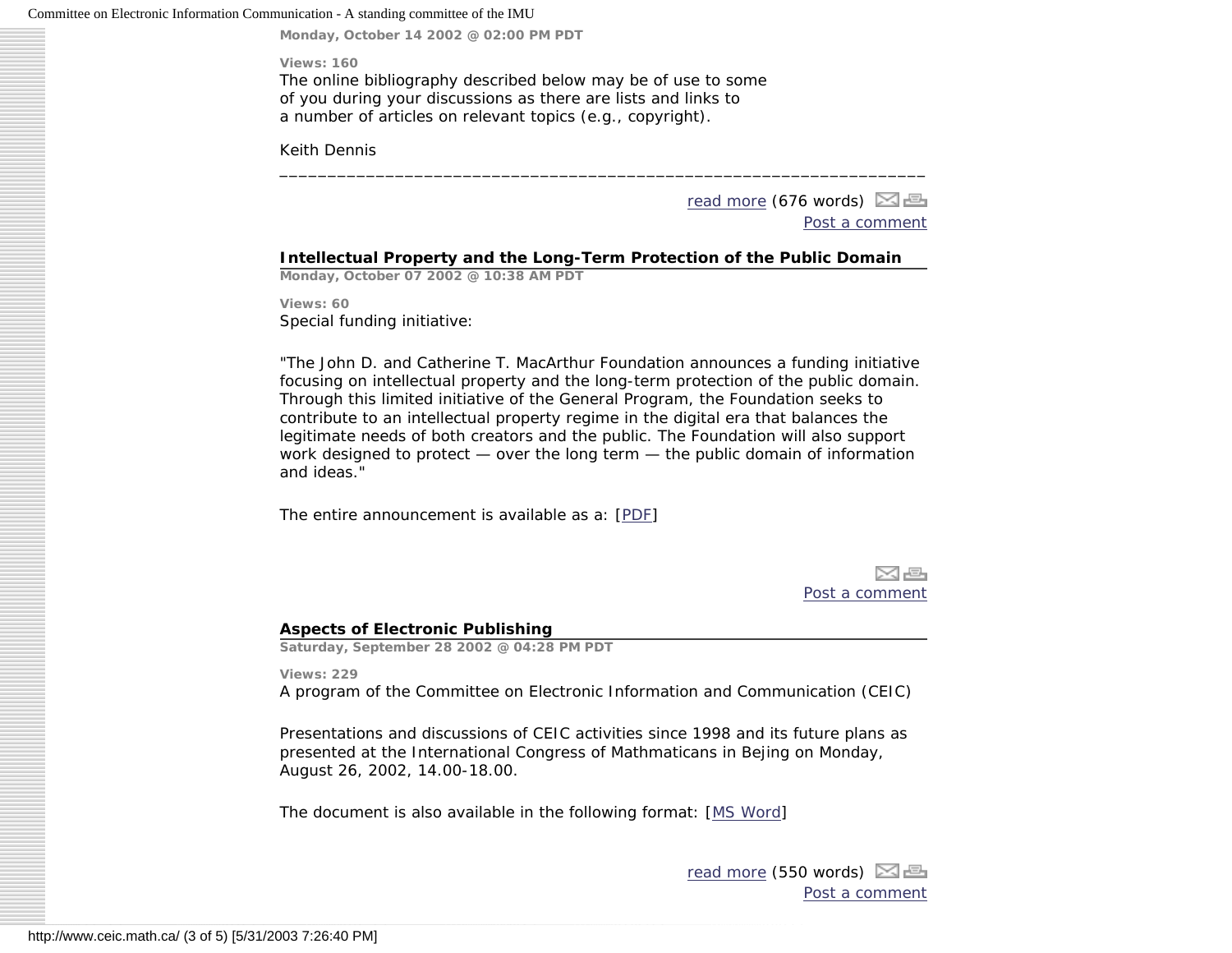### **FIGARO - European Academic Digital Publishing Initiative Underway**

**Tuesday, September 17 2002 @ 05:21 PM PDT** 

**Views: 140**  For Immediate Release September 17, 2002

FIGARO - European Academic Digital Publishing Initiative Underway

You can also click the appropriate link below to access a translated version of this press release in: French, German, Swedish, Polish, Dutch and Italian at: http://www.figaro-europe.net/index2.html?news.html

Utrecht, the Netherlands -- A collective of European universities and publishers today announced the establishment of FIGARO, an academic publishing project that will create a European network of institutions providing e-publishing support to the European academic community. FIGARO will investigate new business models for scholarly publishing and will stimulate open access to the publications produced and distributed with its infrastructure, making scholarly publishing faster, cheaper and simpler.

> [read more](http://www.ceic.math.ca/article.php?story=20020928172155616) (432 words)  $\boxtimes \boxplus$ [Post a comment](http://www.ceic.math.ca/comment.php?sid=20020928172155616&pid=0&type=article)

#### **Recommendations on Information and Communication**

**Wednesday, August 07 2002 @ 03:20 PM PDT** 

#### **Views: 109**

- **[Preface](http://www.ceic.math.ca/staticpages/index.php?page=20020810120717568)**
- **[Terms of Reference](http://www.ceic.math.ca/staticpages/index.php?page=20020810121541784)**
- **[Best Current Practices](http://www.ceic.math.ca/staticpages/index.php?page=20020810121101976)**
- -- [for Mathematicians](http://www.ceic.math.ca/staticpages/index.php?page=20020810121101976#forMathematicians)
- -- [for Librarians and Mathematicians](http://www.ceic.math.ca/staticpages/index.php?page=20020810121101976#forLibrariansAndMathematicians)
- -- [for Publishers and Mathematicians](http://www.ceic.math.ca/staticpages/index.php?page=20020810121101976#forPublishersAndMathematicians)
- **[The Math-Net Charter](http://www.ceic.math.ca/staticpages/index.php?page=20020810121644183)**
- -- [The Charter](http://www.ceic.math.ca/staticpages/index.php?page=20020810121644183#theCharter)
- -- [Supplement](http://www.ceic.math.ca/staticpages/index.php?page=20020810121644183#Supplement)
- **[The Math-Net Page](http://www.ceic.math.ca/staticpages/index.php?page=20020810121753457)**
- -- [Call to all Mathematical Institutions to Install Math-Net Pages](http://www.ceic.math.ca/staticpages/index.php?page=20020810121753457#callToAllMathematicalInstitutionsToInstallMathNetPages)
- -- [Launching the Math-Net Page](http://www.ceic.math.ca/staticpages/index.php?page=20020810121753457#launchingTheMathNetPage)
- -- [Press Release: Math-Net Page Launched for Mathematics Institutions Worldwide](http://www.ceic.math.ca/staticpages/index.php?page=20020810121753457#pressReleaseMathNetPageLaunchedForMathematicsInstitutionsWorldwide)
- **[Call to all Mathematicians to Make Publications Electronically Available](http://www.ceic.math.ca/staticpages/index.php?page=20020810121157214)**
- **[CEIC Copyright Recommendations: What Do You Want from Your](http://www.ceic.math.ca/staticpages/index.php?page=20020810121419636)**

### **[Publisher](http://www.ceic.math.ca/staticpages/index.php?page=20020810121419636)**

- -- [Executive Summary for Authors of Research Papers in Journals](http://www.ceic.math.ca/staticpages/index.php?page=20020810121419636#ExecutiveSummaryForAuthorsOfResearchPapersInJournals)
- -- [An annotated Checklist for Mathematical Authors](http://www.ceic.math.ca/staticpages/index.php?page=20020810121419636#whatDoYouWantFromYourPublisher)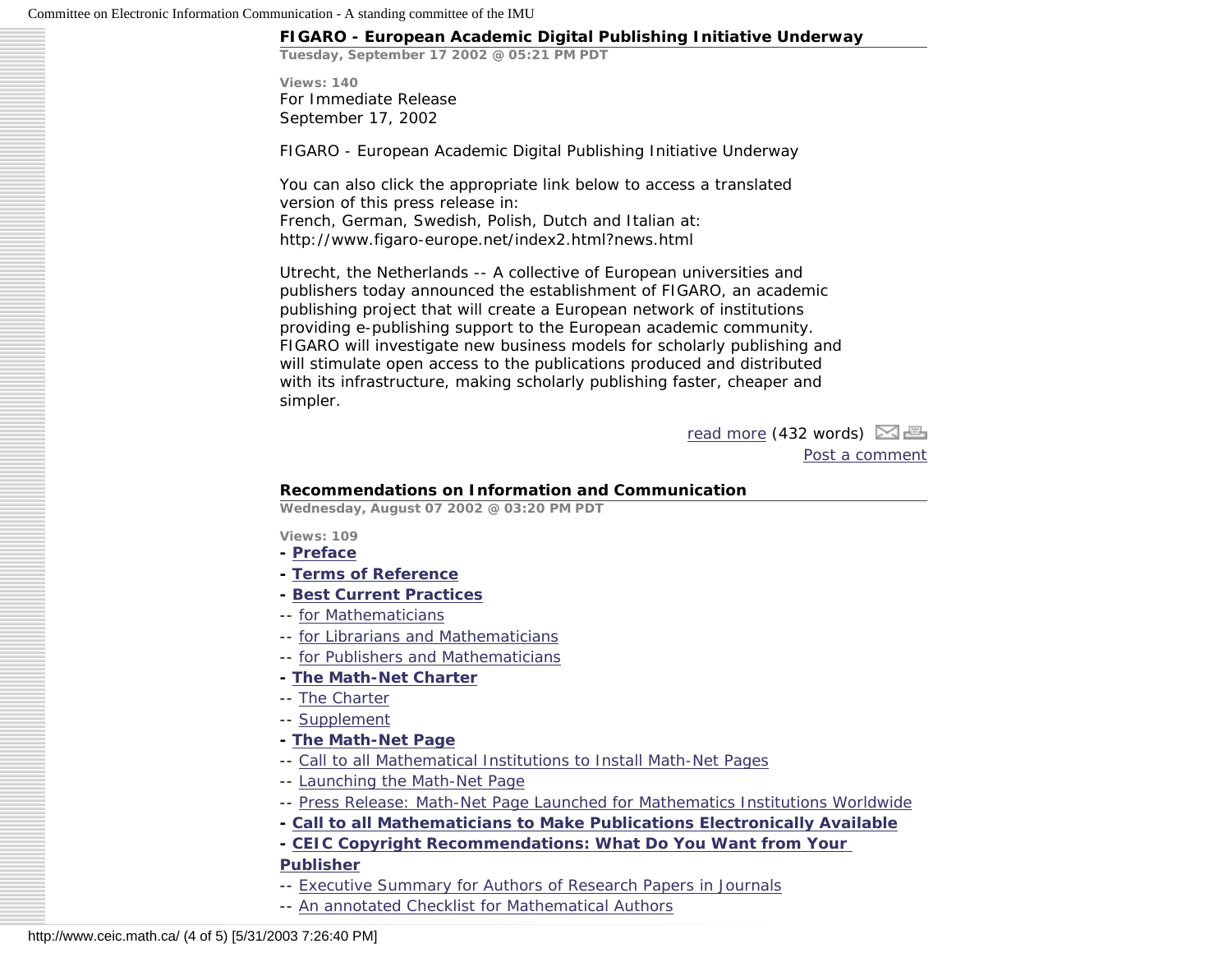Committee on Electronic Information Communication - A standing committee of the IMU

Printable versions of the booklet are electronically available at:

[\[WORD\]](http://www.ceic.math.ca/mod_docmgmt/visit.php?lid=1) [\[PDF](http://www.ceic.math.ca/mod_docmgmt/visit.php?lid=2)]

Shanghai, August 2002 IMU Committee on Electronic Information and Communication



Previous **1** [2](http://www.ceic.math.ca/index.php?page=2) [3](http://www.ceic.math.ca/index.php?page=3) [4](http://www.ceic.math.ca/index.php?page=4) [Next](http://www.ceic.math.ca/index.php?page=2)

 Copyright © 2002 Committee on Electronic Information Communication All trademarks and copyrights on this page are owned by their respective owners.

Powered By [GeekLog v1.3.6](http://geeklog.sourceforge.net/) Created this page in 0.70 seconds